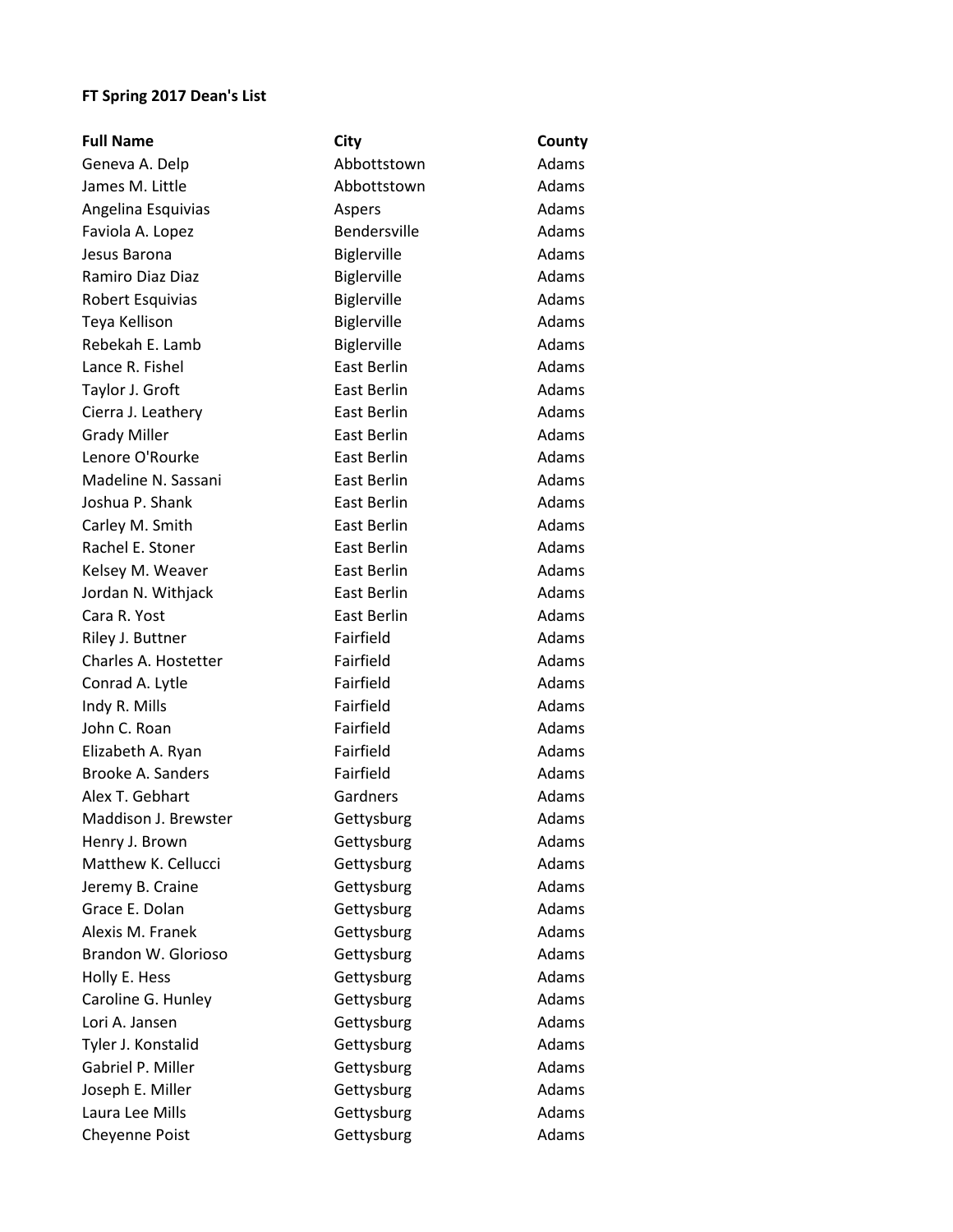| Daniel C. Powell             | Gettysburg    | Adams |
|------------------------------|---------------|-------|
| Lucero Ramirez-Martinez      | Gettysburg    | Adams |
| Abby E. Rasinska             | Gettysburg    | Adams |
| Charles M. Riemer            | Gettysburg    | Adams |
| Carlie B. Singer             | Gettysburg    | Adams |
| Jacob C. Smith               | Gettysburg    | Adams |
| Elizabeth R. Starner         | Gettysburg    | Adams |
| Amy Weaver                   | Gettysburg    | Adams |
| Benjamin R. Westhafer        | Gettysburg    | Adams |
| Christopher R. Wilson        | Gettysburg    | Adams |
| Elizabeth A. Wilson          | Gettysburg    | Adams |
| Alan Winkler                 | Gettysburg    | Adams |
| Gabrielle N. Barnes          | Littlestown   | Adams |
| Brianna L. Brown             | Littlestown   | Adams |
| William C. Caple             | Littlestown   | Adams |
| Nadia N. Chilcoat            | Littlestown   | Adams |
| Jordan T. Copper             | Littlestown   | Adams |
| Jordan M. Deckert            | Littlestown   | Adams |
| Zachariah T. Fair            | Littlestown   | Adams |
| Brenna C. Feser              | Littlestown   | Adams |
| David L. Gebhart             | Littlestown   | Adams |
| Caitlin N. Green             | Littlestown   | Adams |
| Renee Lovell                 | Littlestown   | Adams |
| Julia M. Miller              | Littlestown   | Adams |
| Matthew R. Mudgett           | Littlestown   | Adams |
| Sean Pebley                  | Littlestown   | Adams |
| Jacob Reed                   | Littlestown   | Adams |
| Micah D. Russell             | Littlestown   | Adams |
| Magdalyn M. Senseney         | Littlestown   | Adams |
| Trevor A. Spoonire           | Littlestown   | Adams |
| Lauren R. Wilhide            | Littlestown   | Adams |
| Levi M. Wilhide              | Littlestown   | Adams |
| Danielle Corradi             | Mcsherrystown | Adams |
| Riley B. Rager               | Mcsherrystown | Adams |
| Felicia N. Smith             | Mcsherrystown | Adams |
| Jesse M. Wilson              | Mcsherrystown | Adams |
| Sierra N. Carpenter          | New Oxford    | Adams |
| Kathy De La Torre            | New Oxford    | Adams |
| <b>Tiffany Duncan</b>        | New Oxford    | Adams |
| Hannah G. Fenby              | New Oxford    | Adams |
| Tawny L. Hancock             | New Oxford    | Adams |
| Amber E. Hawthorne           | New Oxford    | Adams |
| Joshua R. King               | New Oxford    | Adams |
| Sergio V. Lemus              | New Oxford    | Adams |
| Anahi Montes de Oca-Zaragoza | New Oxford    | Adams |
| Daniel R. Rice               | New Oxford    | Adams |
| Belma Sabic                  | New Oxford    | Adams |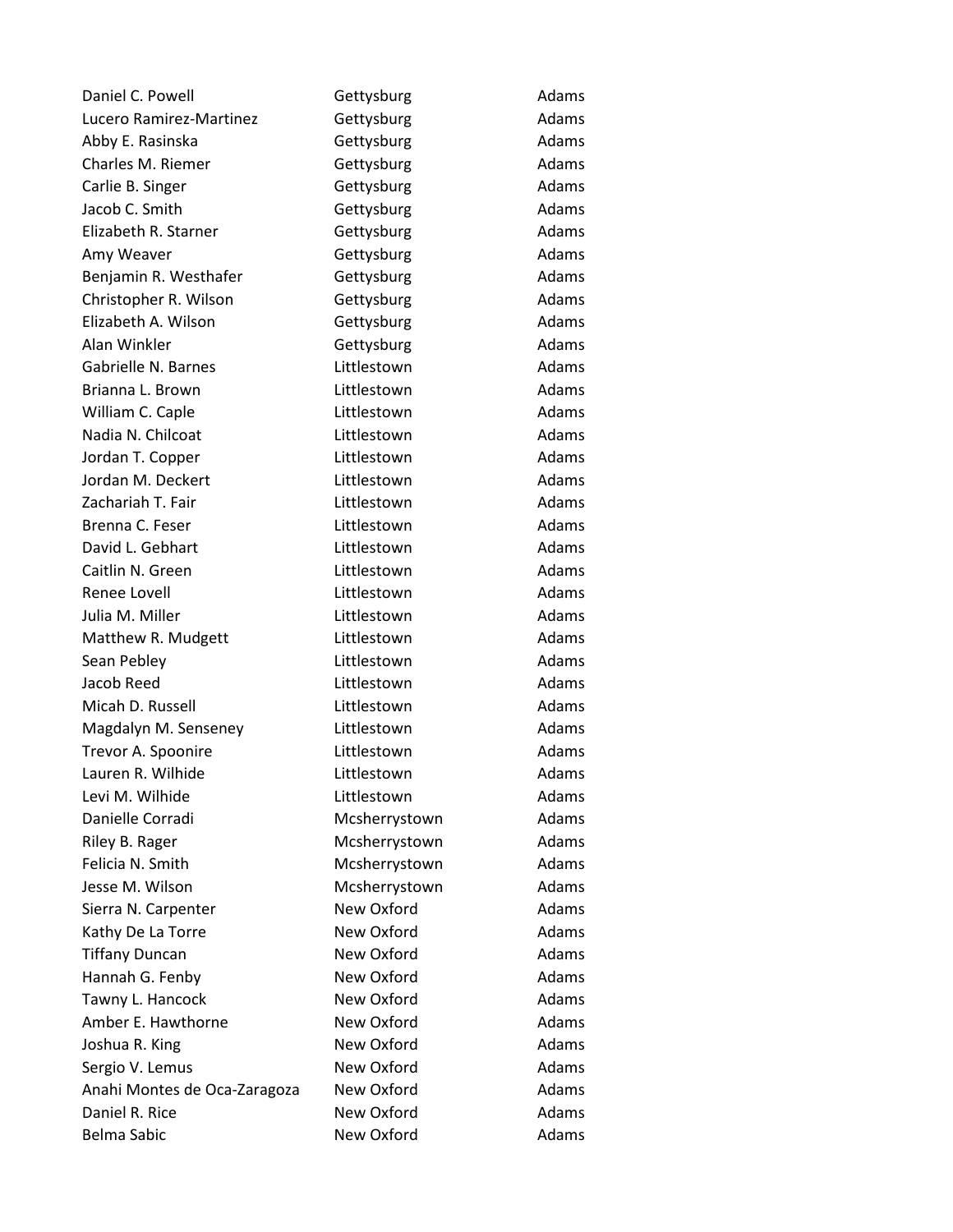Alicia Smith New Oxford Adams Miranda L. Stultz **New Oxford** Communist Communist Adams Amanda J. Topper New Oxford New Oxford Adams Joshua M. Torres **New Oxford** Communist Construction Adams Shaylene Vargas New Oxford Adams Whitney E. Weaver New Oxford Adams Shannon N. Helfrick **Contrantillation** Orrtanna **Adams** Michelle M. Proce Orrtanna Adams Sara N. Blessing The Tork Springs The Medams Morgan E. Brown **York Springs** Adams Katelynn M. Johnson **York Springs** Adams Kendra L. Wagner The Tork Springs Theory Adams Mark A. Marez **Bethel** Berks Berks Tamara Korotkikh **Hamburg** Berks Julie E. Taylor **Morgantown** Berks Jason Long **Berks** Reading **Berks** Matthew A. Babel **Robesonia** Berks Aaron Garner Temple Berks Amber J. Resuta **Wernersville** Berks Tiffany L. Reeves West Lawn Berks Jody A. Kehm State College Centre James R. Pletcher The State College Centre Brittany N. Richmond Nottingham Chester Brooke A. Mazepink **Parkesburg Chester** Chester Merissa M. Martin Osceola Mills Clearfield Brittany A. Oliver **Smithmill** Clearfield Madison A. Darhower **Boiling Springs** Cumberland Noah D. Eltringham Boiling Springs Cumberland Sabrina Lefort **Boiling Springs** Cumberland Kyle L. McClain **Boiling Springs** Cumberland Elizabeth J. Migatulski Boiling Springs Cumberland Katherine A. Migatulski **Boiling Springs** Cumberland Connor Murphy **Boiling Springs** Cumberland Bruce A. Yeager The Boiling Springs Cumberland Mohamed S. Ahmed Camp Hill Camp Hill Cumberland Alexa R. Barr **Camp Hill** Camp Hill Cumberland Haris Basic **Camp Hill** Camp Hill **Cumberland** Gus Bostdorf Camp Hill Cumberland Shannon Cox Camp Hill Cumberland Aaron J. Duncan Camp Hill Camp Hill Cumberland Brianna L. Fisher Camp Hill Camp Hill Cumberland Cameron H. Frassetta Camp Hill Cumberland Tejaswi Gentala Camp Hill Cumberland Savannah C. George Camp Hill Cumberland Kathryn E. Glaviano Camp Hill Cumberland Isabella Halko Camp Hill Cumberland Truc T. Hoang Camp Hill Camp Hill Cumberland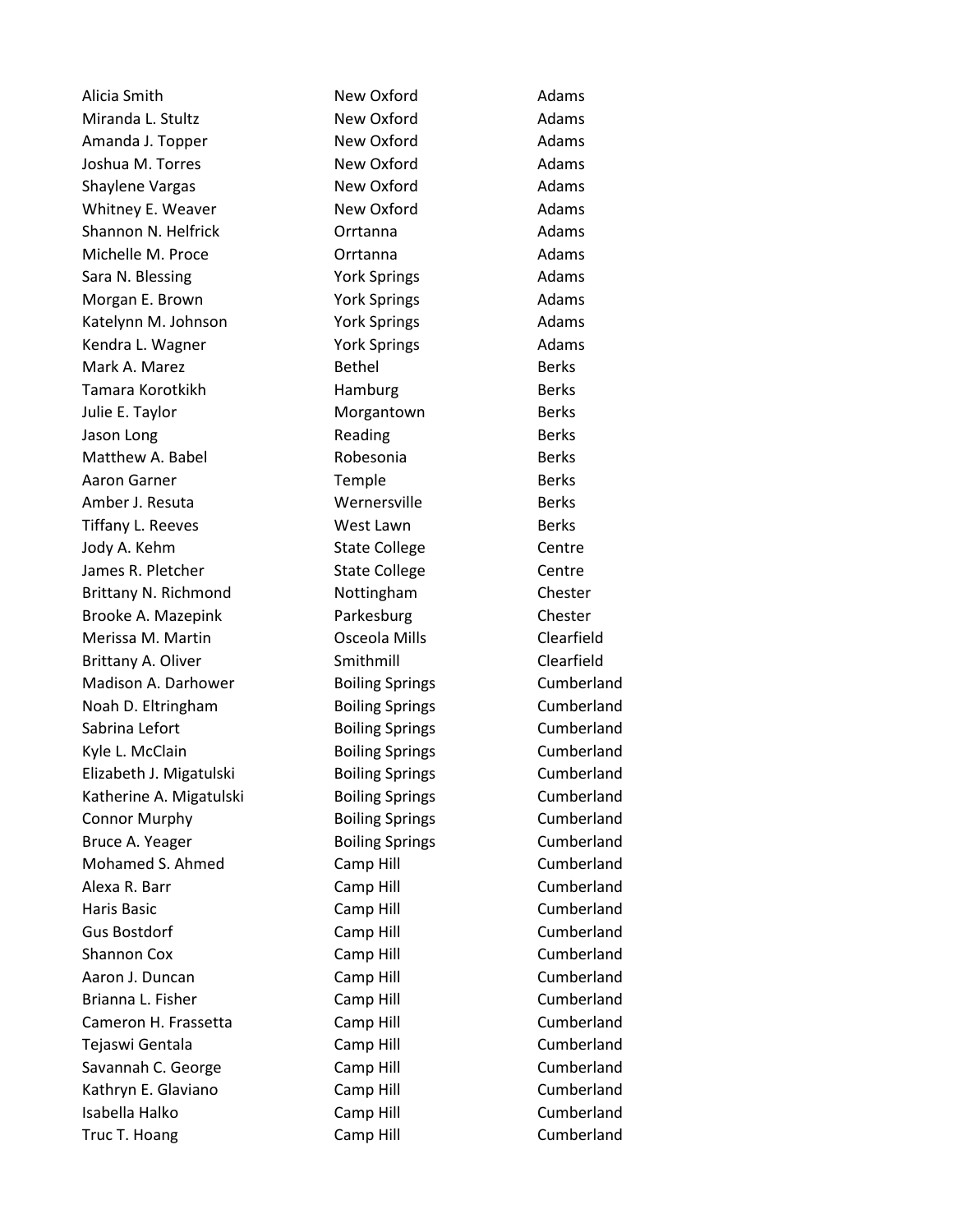Zachary L. Huffine Camp Hill Cumberland Rose Kang The Camp Hill Camp Hill Cumberland Grace D. Kelly **Camp Hill** Camp Hill **Cumberland** Denis Krpic Camp Hill Cumberland Cody A. Lach Camp Hill Cody A. Lach Cumberland Braeden T. Laudenslager Camp Hill Cumberland Sarah M. Law Camp Hill Camp Hill Cumberland Neal S. Lawson Camp Hill Camp Hill Cumberland Allyson N. Lippi Camp Hill Camp Hill Cumberland Yier Lu Camp Hill Cumberland Courtney M. Marietta Camp Hill Courtney M. Marietta Tyler A. Marshall Camp Hill Cumberland Margaret M. McKee Camp Hill Cumberland Wyatt R. McMartin **Camp Hill** Camp Hill Cumberland Derek S. Miller Camp Hill Camp Hill Cumberland Mohamed M. Musaad Camp Hill Cumberland Noel D. Oliverio Camp Hill Cumberland Joshua R. Potteiger Camp Hill Cumberland Keanna Qarooni Camp Hill Cumberland Joseph C. Roe Camp Hill Cumberland Ella S. Sandnes Camp Hill Cumberland Halimatou S. Seini Camp Hill Cumberland Gavriella T. Silvestre Camp Hill Cumberland Victoria R. Slobodian Camp Hill Cumberland Kayla M. Starr **Camp Hill** Camp Hill Cumberland Vasil M. Tashkov **Camp Hill** Camp Hill Cumberland Madison K. Tate **Camp Hill** Camp Hill Cumberland Cooper T. Teffeteller Camp Hill Cooper T. Teffeteller Phuong N. Tiet Camp Hill Camp Hill Cumberland Ilija Trgo Camp Hill Cumberland Paige M. Weaver **Camp Hill** Camp Hill Cumberland Robert E. Weicht Camp Hill Camp Hill Cumberland Jessica D. Wellington Camp Hill Cumberland Brandon Wilt **Camp Hill** Camp Hill Cumberland Christopher A. Zyroll Camp Hill Cumberland Aminata Amadou Kindo Carlisle Cumberland Valentino Arena Carlisle Cumberland Danika K. Baer Carlisle Carlisle Cumberland Eric M. Beam Carlisle Cumberland Savannah M. Black Carlisle Cumberland Samuel T. Clemmons Carlisle Cumberland Becky Dechene **Carlisle** Carlisle Cumberland Jonathan M. Doporcyk Carlisle Cumberland Aaron F. Elder Carlisle Carlisle Cumberland Sara M. Ganoe Carlisle Cumberland Ryan L. Garner Carlisle Carlisle Cumberland Ross P. Griffin **Carlisle** Carlisle Cumberland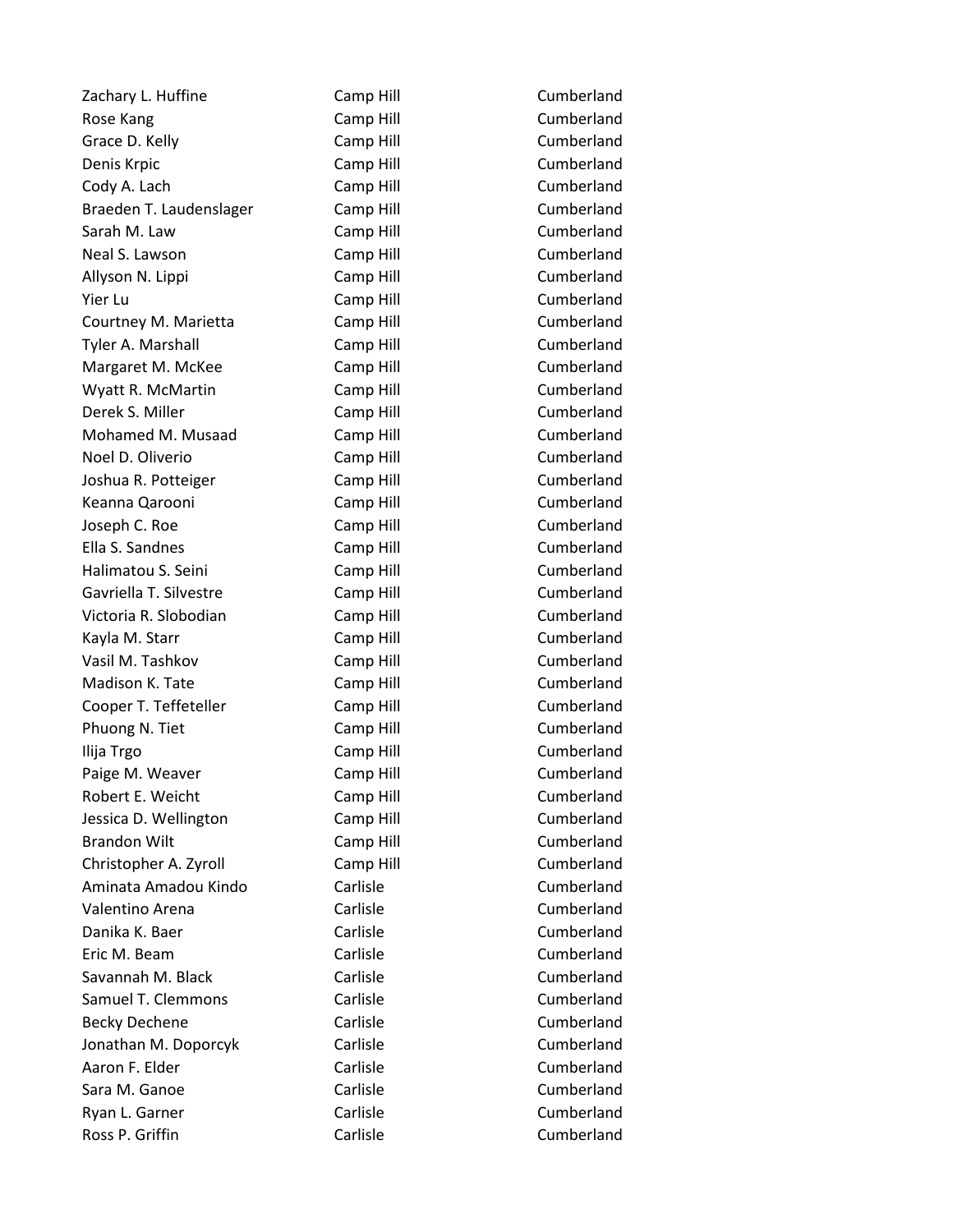Santiago Gutierrez Carlisle Carlisle Cumberland Kristen E. Hill **Carlisle** Carlisle Cumberland Timothy E. Hoover **Carlisle** Carlisle Cumberland Kylie Kiehl **Carlisle** Carlisle Cumberland Rosemary T. Kole **Carlisle** Carlisle Cumberland Nathaniel L. Liberator Carlisle Cumberland Cara Lin Carlisle Cumberland Ethan D. Loscher Carlisle Cumberland Trevor L. Mack Carlisle Carlisle Cumberland Kelsi L. Minich Carlisle Cumberland Maeve M. Ostrowski Carlisle Carlisle Cumberland Barbara Oyeson Carlisle Cumberland Scott E. Paterson Carlisle Carlisle Cumberland Anna J. Patterson Carlisle Carlisle Cumberland Osvaldo Reyes Carlisle Carlisle Cumberland Adam R. Reynolds Carlisle Carlisle Cumberland David L. Rudy **Carlisle** Carlisle Cumberland Corey M. Schreffler Carlisle Carlisle Cumberland Peter M. Selib Carlisle Carlisle Cumberland Austine T. Shughart Carlisle Carlisle Cumberland Maura E. Smith Carlisle Carlisle Cumberland Kristen E. Snyder Carlisle Carlisle Cumberland Rezkalla M. Soliman Carlisle Carlisle Cumberland Felicia Stackhouse Carlisle Cumberland Ashley D. Taylor Carlisle Carlisle Cumberland Paige M. Voegele Carlisle Carlisle Cumberland Micaela L. Wagner Carlisle Carlisle Cumberland Jeremy E. Weaver **Carlisle** Carlisle Cumberland Kimberly Weeks **Carlisle** Carlisle Cumberland Mason Baughman **Enola** Enola Enola Cumberland Noah A. Burton **Enola** Enola Cumberland Chelsea A. Crist Enola Cumberland Sarah K. Foltz Enola Cumberland Dev J. Ghodasara Enola Cumberland Danielle R. Gruber Enola Cumberland Siham Guerch Enola Cumberland Amber M. Johnson **Enola** Enola Cumberland Fery B. Kalaria **Enola** Enola Enola Cumberland Utsav D. Kanani **Enola** Enola Cumberland Andrew R. Magaro **Enola** Enola Cumberland Jasmine R. Sauls **Enola** Enola Cumberland Amy N. Sherbaum **Enola** Enola Cumberland Jennifer L. Sirois Enola Cumberland Mark C. Smith **Enola** Enola Quan H. Trinh Enola Cumberland Kerri E. Utsick Enola Enola Luis Velasco Enola Cumberland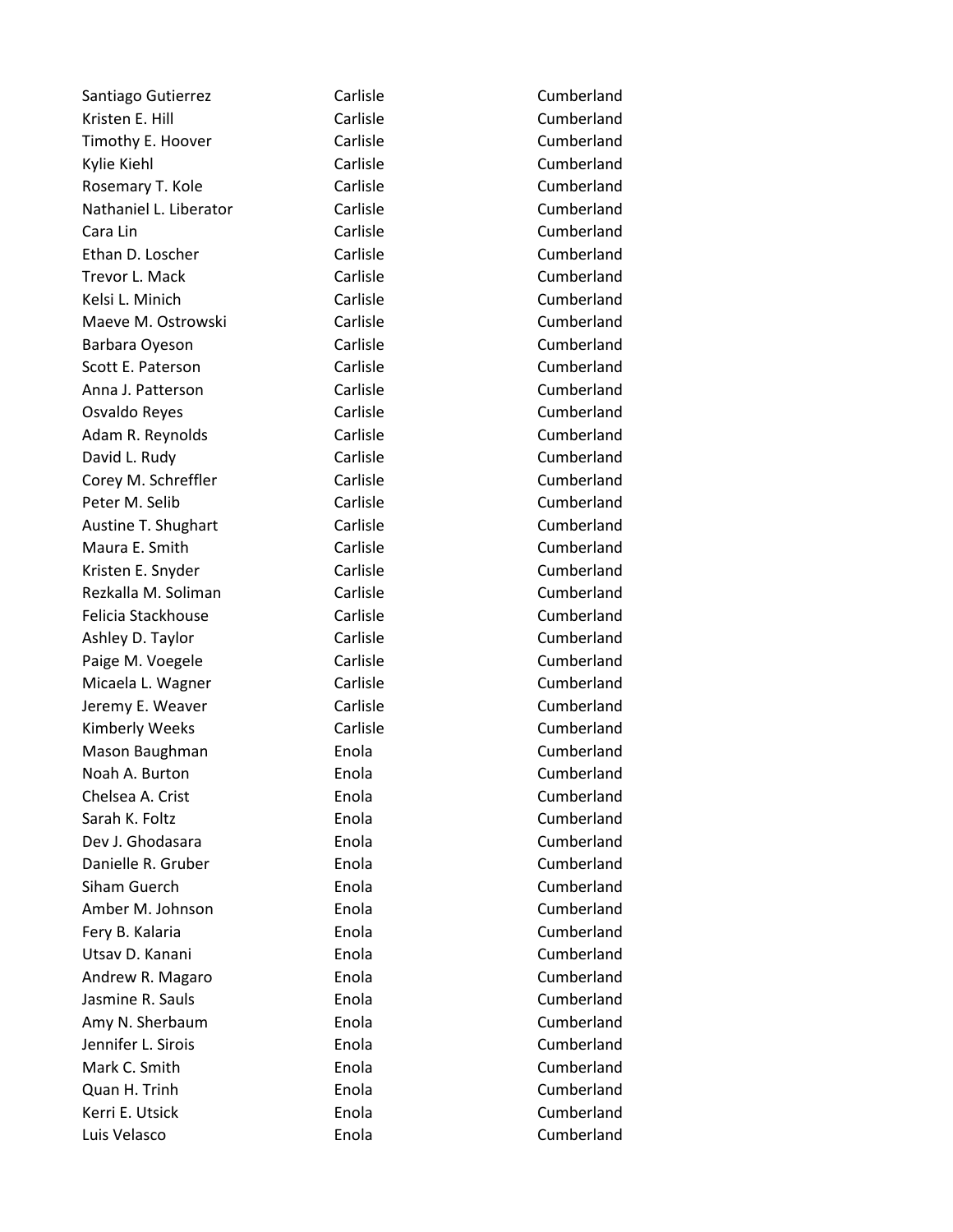Jordan T. Walters Enola Cumberland Elyse B. White **Enola** Enola Cumberland Ryan M. Bogden **Lemoyne** Cumberland Karen L. Cole **Lemoyne** Cumberland Tarah E. Cordier **Lemoyne** Cumberland Troy M. Houser **Lemoyne** Lemoyne Cumberland Quin M. King **Cumberland** Cumberland Seth J. Saylor **Lemoyne** Cumberland Leea Abdelmalek Mechanicsburg Cumberland Maliheh Ahadi **Mechanicsburg** Cumberland Miewan R. Ahmed Mechanicsburg Cumberland Raghda A. Ahmed Mohamed Mechanicsburg Cumberland Cristine Mae T. Arzola **Mechanicsburg** Cumberland Amanda Banzhoff **Mechanicsburg** Cumberland Natalie E. Barilla **Mechanicsburg** Cumberland Andrew T. Barry **Mechanicsburg** Cumberland Andrew J. Bellis Mechanicsburg Cumberland Samantha Beyzaei **Mechanicsburg** Cumberland Chandler B. Boarman Mechanicsburg Cumberland Hayden J. Calhoun Mechanicsburg Cumberland Tafadzwa K. Chakala Mechanicsburg Cumberland Ryan Corchado **Mechanicsburg** Cumberland Victoria C. Crossley **Mechanicsburg** Cumberland Brody L. Delp **Mechanicsburg** Cumberland Chung Thi K. Doan Mechanicsburg Cumberland Mariah R. Dorsey **Mechanicsburg** Cumberland Mary W. Dostie **Mechanicsburg** Cumberland Mary M. Eckrote **Mechanicsburg** Cumberland Abdul Karim Emadi Mechanicsburg Cumberland Jessica L. Ensminger Mechanicsburg Cumberland Chloe R. Ewing **Chloe R. Ewing Cumberland** Mechanicsburg Cumberland Amber L. Fake Mechanicsburg Cumberland Albert J. Fanelli **Mechanicsburg** Cumberland Calla Flanagan Mechanicsburg Cumberland Anna E. Fogarty Mechanicsburg Cumberland Erik A. Foster **Mechanicsburg** Cumberland Michelle Fournier **Mechanicsburg** Cumberland Michael K. Fox **Mechanicsburg** Cumberland July K. Gafaro **Mechanicsburg** Cumberland Brandon K. Garber **Mechanicsburg** Cumberland Kyla M. Getz **Mechanicsburg** Cumberland Chandler C. Godinez **Mechanicsburg** Cumberland Kailey R. Grauel **Mechanicsburg** Cumberland Patrick Hamill **Mechanicsburg** Cumberland Thomas B. Herr Mechanicsburg Cumberland Kaitlin N. Hetrick **Mechanicsburg** Cumberland Jacob D. Huffman Mechanicsburg Cumberland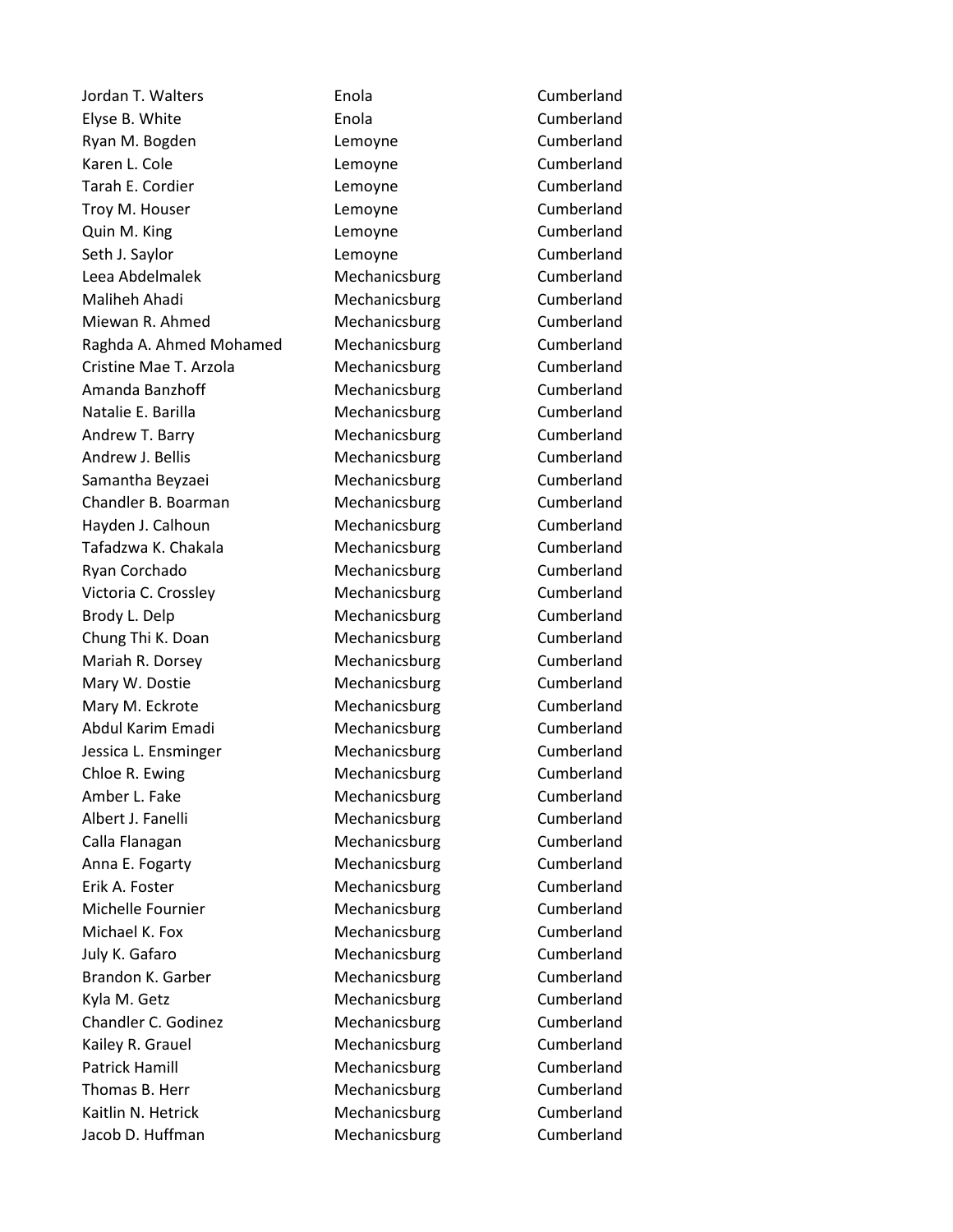Nicholas A. Hughes Mechanicsburg Cumberland Titus M. Irvin **M. Inc. 2018** Mechanicsburg **Cumberland** Joanna M. Kaczerski Mechanicsburg Cumberland Joseph A. Kern **Mechanicsburg** Cumberland Aditya S. Khandkar Mechanicsburg Cumberland Joshua L. Kitchen Mechanicsburg Cumberland Garrett M. Knisley **Mechanicsburg** Cumberland Natalie A. Lain and Mechanicsburg Cumberland Thomas C. Marlin Mechanicsburg Cumberland Ryan N. Marshall **Mechanicsburg** Cumberland Amanda L. Martindale **Mechanicsburg** Cumberland Jordan D. Mattern Mechanicsburg Cumberland Katerina Mavrudis **Mechanicsburg** Cumberland Aline P. Menezes **Mechanicsburg** Cumberland An Hong Nguyen **Mechanicsburg** Cumberland Tiffany N. Nguyen Mechanicsburg Cumberland Courtney M. Oppel Mechanicsburg Cumberland Alexandrea D. Osipov Mechanicsburg Cumberland Jacob N. Patterson Mechanicsburg Cumberland Bryan K. Poff **Mechanicsburg** Cumberland Karolina P. Preweda **Mechanicsburg** Cumberland Hannah E. Quarterson Mechanicsburg Cumberland Josiah S. Read Mechanicsburg Cumberland Samantha Reynolds **Mechanicsburg** Cumberland Jonathan E. Sims **Mechanicsburg** Cumberland Caroline E. Swade Mechanicsburg Cumberland Nathaniel J. Taylor **Mechanicsburg** Cumberland Kyle J. Toohey **Mechanicsburg** Cumberland Griffin W. Tripp **Mechanicsburg** Cumberland Christine J. Waardenburg Mechanicsburg Cumberland Jenna L. Walton Mechanicsburg Cumberland Jordan Whistler **Mechanicsburg** Cumberland Zachary R. Wilson Mechanicsburg Cumberland Christopher W. Young Mechanicsburg Cumberland Jesse A. Zeigler Mechanicsburg Cumberland Corry D. Bowers **Mount Holly Springs** Cumberland Chelsea L. Darhower Mount Holly Springs Cumberland Allanah T. Bonawitz **New Cumberland** Cumberland Michael DeTemple New Cumberland Cumberland Lester W. Ginanni **New Cumberland** Cumberland Seth Jackson **New Cumberland** Cumberland Cumberland Jordan M. Lepley **New Cumberland** Cumberland Lizbeth Medina New Cumberland Cumberland Nathan J. Orris **New Cumberland** Cumberland Hailey Pearson New Cumberland Cumberland Amber Peters **New Cumberland** Cumberland Kateryna Popik **New Cumberland** Cumberland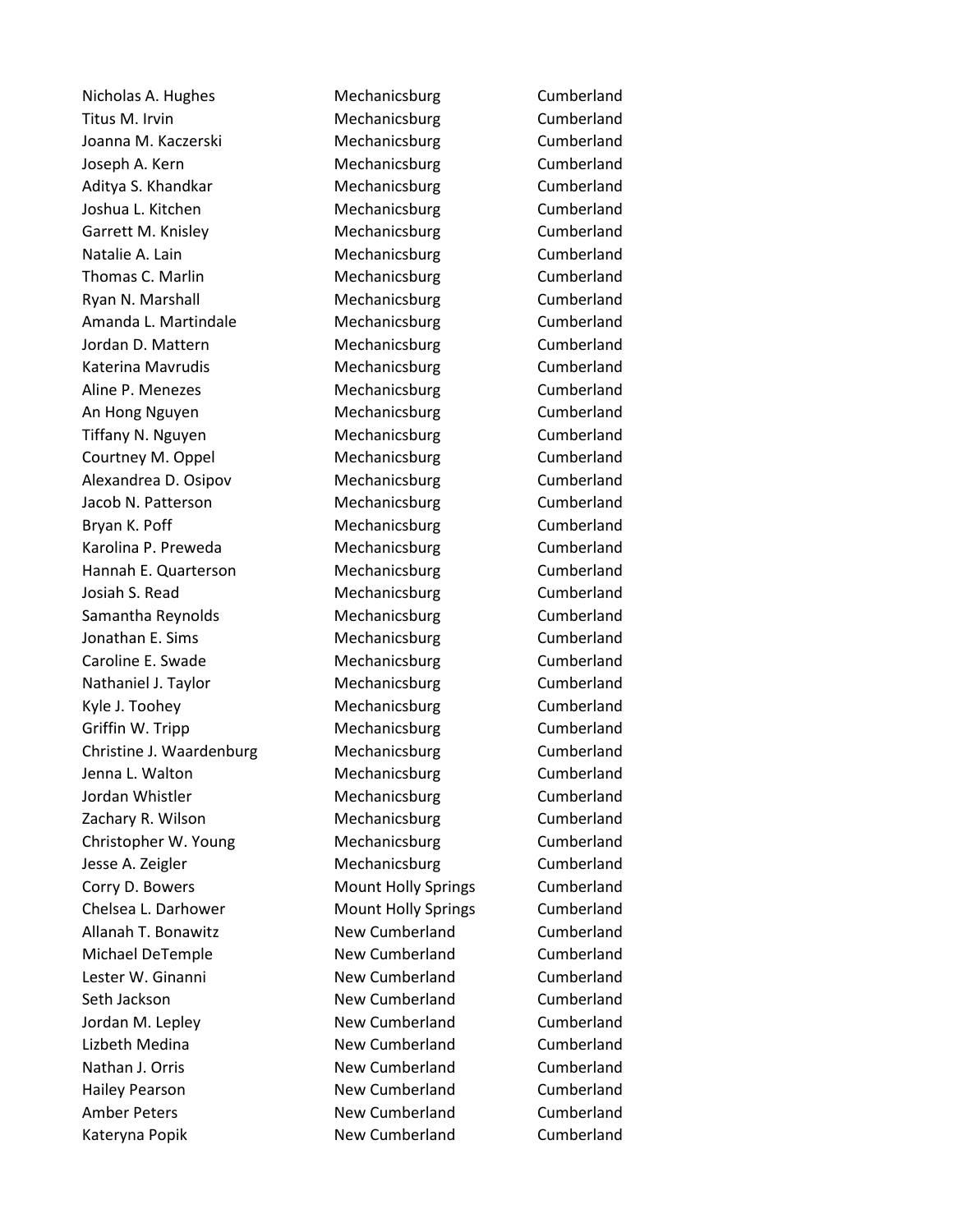Alex Pulido New Cumberland Cumberland Trent G. Resetar **New Cumberland** Cumberland Nyisha M. Rodriguez **New Cumberland** Cumberland Donald G. Shatzer **New Cumberland** Cumberland Madison K. Sheibley **New Cumberland** Cumberland Kristina V. Skripnikova<br>
New Cumberland Cumberland Cumberland Nicholas J. Wolf New Cumberland Cumberland Brian D. Bennett **Newville** Newville Cumberland Alyssa M. Coldsmith Newville Newville Cumberland Brock J. Fetchkan Newville Cumberland Rachel A. Ranyak Newville Newville Cumberland Marissa K. Swope **Newville** Newville Cumberland Ashley N. Thorson Newville Newville Cumberland Wayne R. White Newville Newville Cumberland Hayley K. Bryan Shippensburg Cumberland Taylor Frohm Shippensburg Cumberland Justin R. Kirk **Shippensburg** Cumberland Danielle E. Long Shippensburg Cumberland Heather R. Martin Shippensburg Cumberland Heath E. Newell Shippensburg Cumberland Karen M. Oakman Shippensburg Cumberland Megan R. Pomeroy **Shippensburg Cumberland** Valerie R. Russell Shippensburg Cumberland Douglas K. Edgar Shiremanstown Cumberland Daniel Hinssen Shiremanstown Cumberland Benjamin Mengle Shiremanstown Cumberland Thomas C. March Wormleysburg Cumberland Jarad Braddock Dauphin Dauphin Cody T. Kautz **Dauphin** Dauphin Dauphin Dauphin Justin Koppenheffer Dauphin Dauphin Garrett T. McCutcheon Dauphin Dauphin Dauphin Brittney M. Baker **Elizabethville** Dauphin Travis A. Deitrich Elizabethville Dauphin Ethan A. Ditty **Elizabethville** Dauphin Kelsey Hoffman **Elizabethville** Dauphin Ian C. Stence **Elizabethville** Dauphin Luke C. Adams **Grantville C. Adams** Grantville Evan M. Baker Grantville Communication Communication Communication Communication Communication Communication C Madissen K. Miller Gratz Gratz Cauphin Hanna A. Novinger Gratz Gratz Gratz Dauphin Stephen T. Berger **Halifax** Halifax Dauphin Amber D. Capouillez **Halifax** Halifax Dauphin Madison L. Ertter **Halifax** Halifax Dauphin Erin N. Fisher **N. Fisher Halifax Halifax Dauphin** Andrea L. Grosser **Halifax** Halifax Dauphin Tyler A. Hoffman **Halifax** Halifax **Dauphin** Cameron J. Hoy **Halifax** Halifax **Dauphin**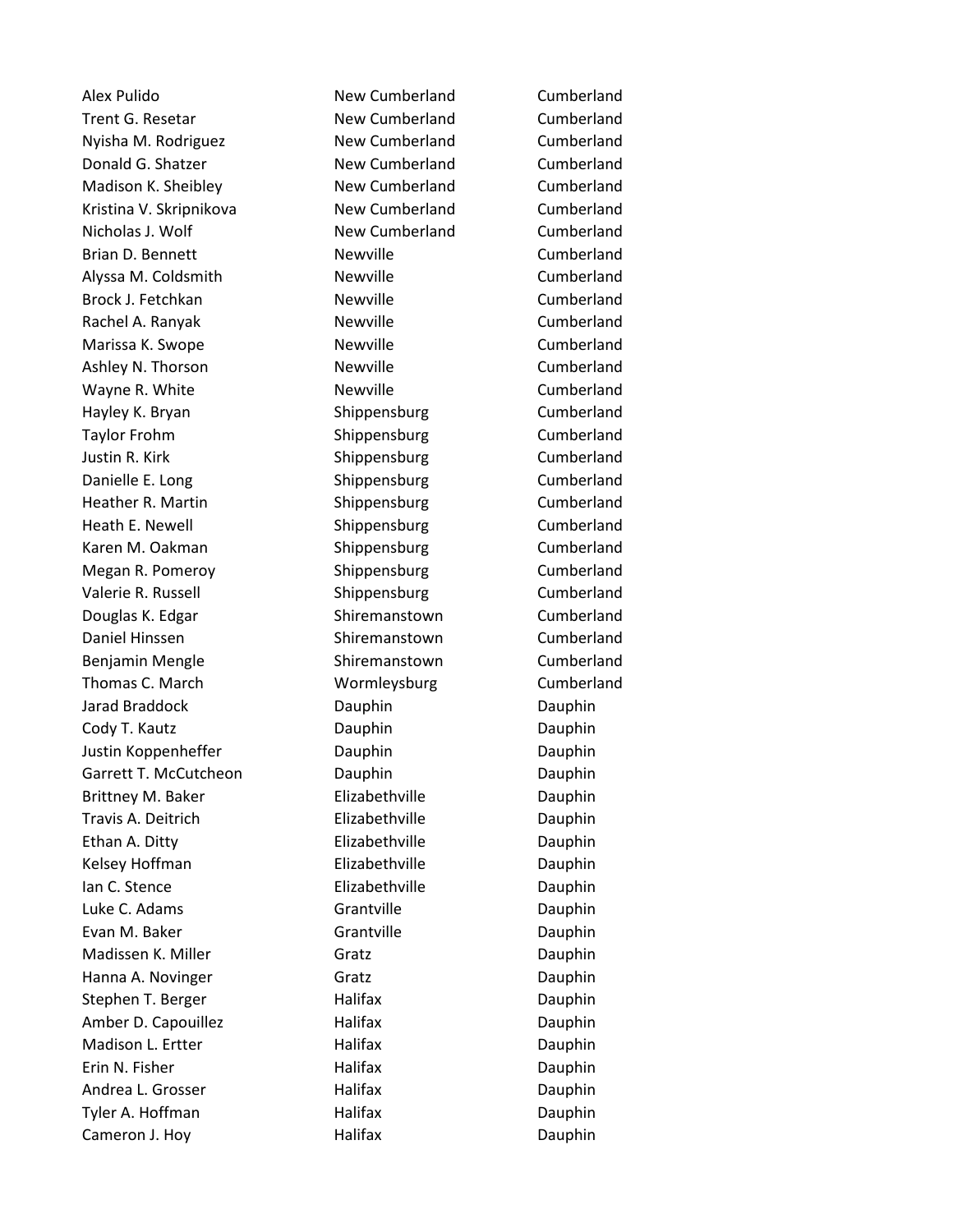Valerie K. Lahr **Malifax** Halifax **Dauphin** Megan N. Lehman Halifax Halifax Dauphin Jonathan A. Lindsay **Halifax** Halifax Dauphin Paige E. Miller **National Accord Halifax Communist Dauphin** Wesley A. Miller **National Halifax Container Bauphin** Cody Ramer **National Halifax Cody Ramer Dauphin** Colton R. Warfel **Halifax** Halifax **Dauphin** Dylan Wertz **Halifax** Halifax **Dauphin** Angela Abdullah Harrisburg Dauphin Gasser A. Abousaif **Harrisburg Harrisburg Casser A. Abousaif** Veronica A. Adams **Harrisburg** Dauphin Saadia Ali **Harrisburg** Dauphin Ammelina Arsyad **Harrisburg** Dauphin Koffi B. Atiamon **Harrisburg** Dauphin Eduardo Ayon **Harrisburg** Dauphin Olivia P. Backenstoes **Harrisburg** Dauphin Ahmed Saleck Bah Harrisburg Harrisburg Dauphin Mohamed Yahya Bah **Harrisburg** Harrisburg Dauphin Lauren M. Barber **Harrisburg** Dauphin Anbria L. Bates **Harrisburg** Dauphin Zane C. Bayer **Harrisburg** Dauphin Julie E. Beveridge The Harrisburg Communication Chauphin Bhagawat Bhandari **Harrisburg** Dauphin Jonathan T. Bishop **Harrisburg** Dauphin Mason Blazina **Mason Blazina** Harrisburg **Mason Blazina** Dauphin Russel P. Blust **Harrisburg** Dauphin Jessica L. Boltz **Harrisburg** Dauphin Jeromy E. Bonner **Harrisburg** Dauphin Kodjo Boutou **Harrisburg** Dauphin Avichai S. Brautigam **Harrisburg** Dauphin Mark R. Britton **Harrisburg** Dauphin Christopher M. Brown **Harrisburg Christopher M. Brown** Tyler V. Burns **Harrisburg** Dauphin Benjamin M. Byler **Harrisburg** Dauphin Kimberly A. Campos **Harrisburg** Dauphin Joseph S. Carricato **Harrisburg** Dauphin Ryan Castaneira **Harrisburg** Dauphin Ying-An Chi **Harrisburg** Dauphin James T. Cleckner **Harrisburg** Dauphin Alexis L. Cleland **Harrisburg** Dauphin Janai R. Cline **Harrisburg** Dauphin Emily C. Colvin **Emily C. Colvin Emily C. Colvin** Holly N. Dalton **Harrisburg** Dauphin Nam T. Dang Nam T. Dauphin Ryan E. Daub **Harrisburg** Dauphin Megan I. Deimler **Harrisburg** Dauphin Margaret G. DelDuco **Harrisburg Harrisburg** Dauphin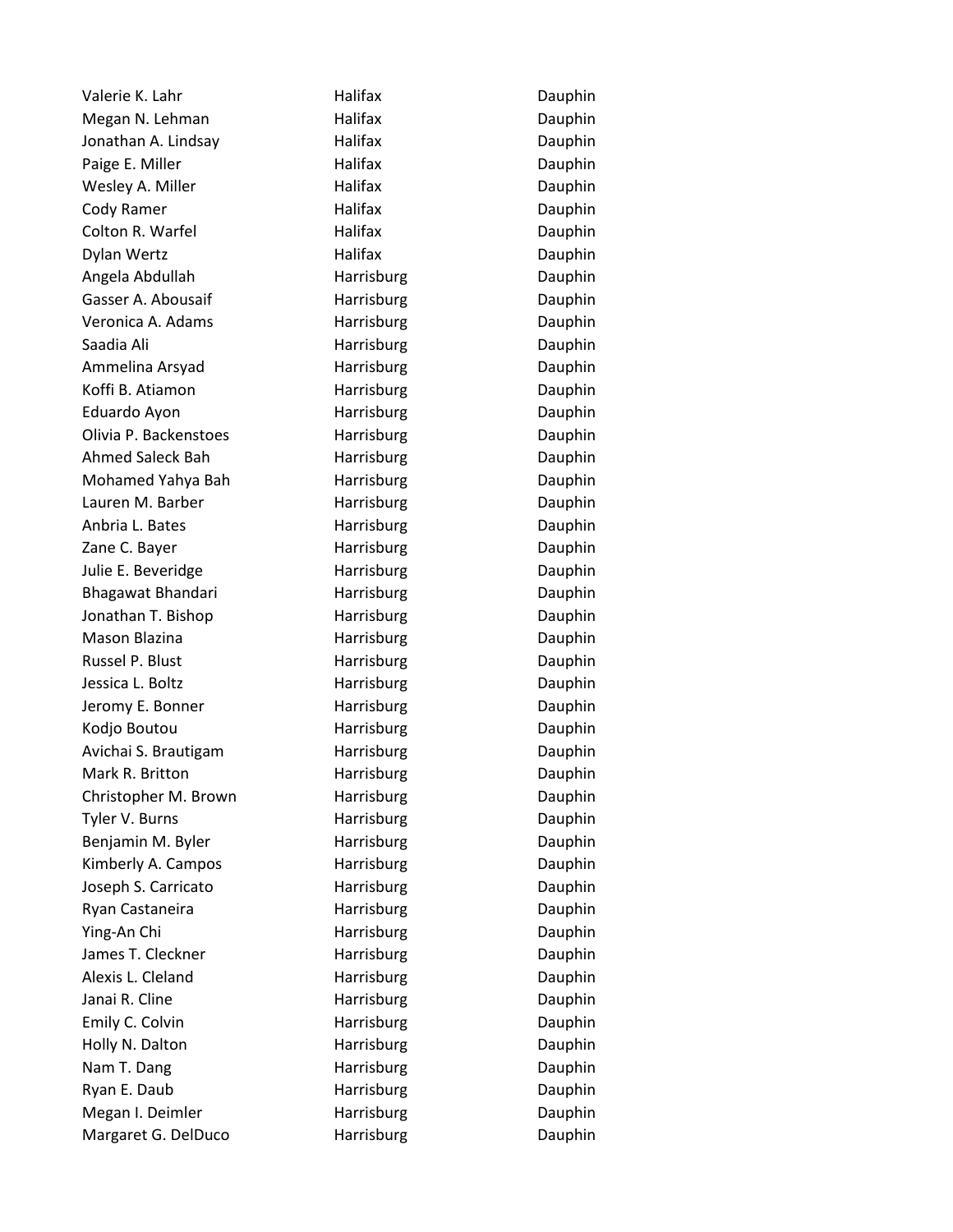AnneMarie Demmy **Harrisburg** Dauphin Naomi L. Detwiler **Harrisburg** Dauphin Elizabeth R. Dexter **Harrisburg** Dauphin Kyla Duke **Harrisburg** Dauphin Kiel Eckert **Harrisburg** Dauphin Saloua Elgharib **Harrisburg** Dauphin Walter C. Eshenaur **Harrisburg** Dauphin George J. Evans **Example 2. Example 2. Example 2. Example 2. Example 2. Example 2. Example 2. Example 2. Example 2.** Muhammad Fahad **Harrisburg** Dauphin Denise Fahie **Harrisburg** Dauphin Zachary D. Fetrow **Harrisburg** Dauphin Katlyn Fetterolf **Harrisburg Harrisburg** Dauphin Royal W. Finch **Harrisburg Harrisburg** Dauphin Lexie J. Fisher **Harrisburg** Dauphin Gabrielle M. Frattaroli **Harrisburg** Dauphin Joseph T. Fredericks **Harrisburg Communist Communist Communist** Dauphin Kevin M. Freiberg **Harrisburg** Harrisburg Dauphin Kungue J. Gamene **Harrisburg Harrisburg Example 2** Dauphin Bethany Garber **Harrisburg** Dauphin Paul S. Gariba **Harrisburg** Dauphin Damien D. Glover **Harrisburg** Dauphin Gerhardt K. Gochenauer Harrisburg Harrisburg Dauphin Mina G. Grees **Harrisburg** Dauphin Deborah R. Guida **Harrisburg** Dauphin Taylor E. Gundy **Harrisburg** Dauphin Philip Gunther **Harrisburg** Dauphin Lauran Hallgreen **Harrisburg** Dauphin Laszlo Hangyas **Harrisburg** Harrisburg Dauphin Jason Patrick K. Hardison Harrisburg Harrison Dauphin Nicholas E. Harty **Harrisburg** Dauphin Anya Held **Harrisburg** Dauphin Jamil T. Hill **Harrisburg** Dauphin Daniel J. Hoffman Harrisburg Harrisburg Dauphin Brian L. Hollenbeck **Harrisburg** Dauphin Tu T. Huynh **Harrisburg** Dauphin Tuan L. Huynh **Harrisburg** Harrisburg Dauphin Aboubacar Issoufou Ali **Harrisburg** Dauphin Johni Jam **Harrisburg** Dauphin Josechah M. Johnson Harrisburg Harrisburg Dauphin Oksean Johnson **Harrisburg** Dauphin Paul Jordan **Harrisburg** Dauphin Dan Hee Jung Names Barrisburg Names Bauphin Edward A. Keim **Harrisburg** Dauphin Marissa L. Kissinger **Harrisburg** Dauphin Lindsey A. Klock **Harrisburg** Dauphin Kayla A. Kolman **Harrisburg** Dauphin Duc T. Le **Harrisburg** Dauphin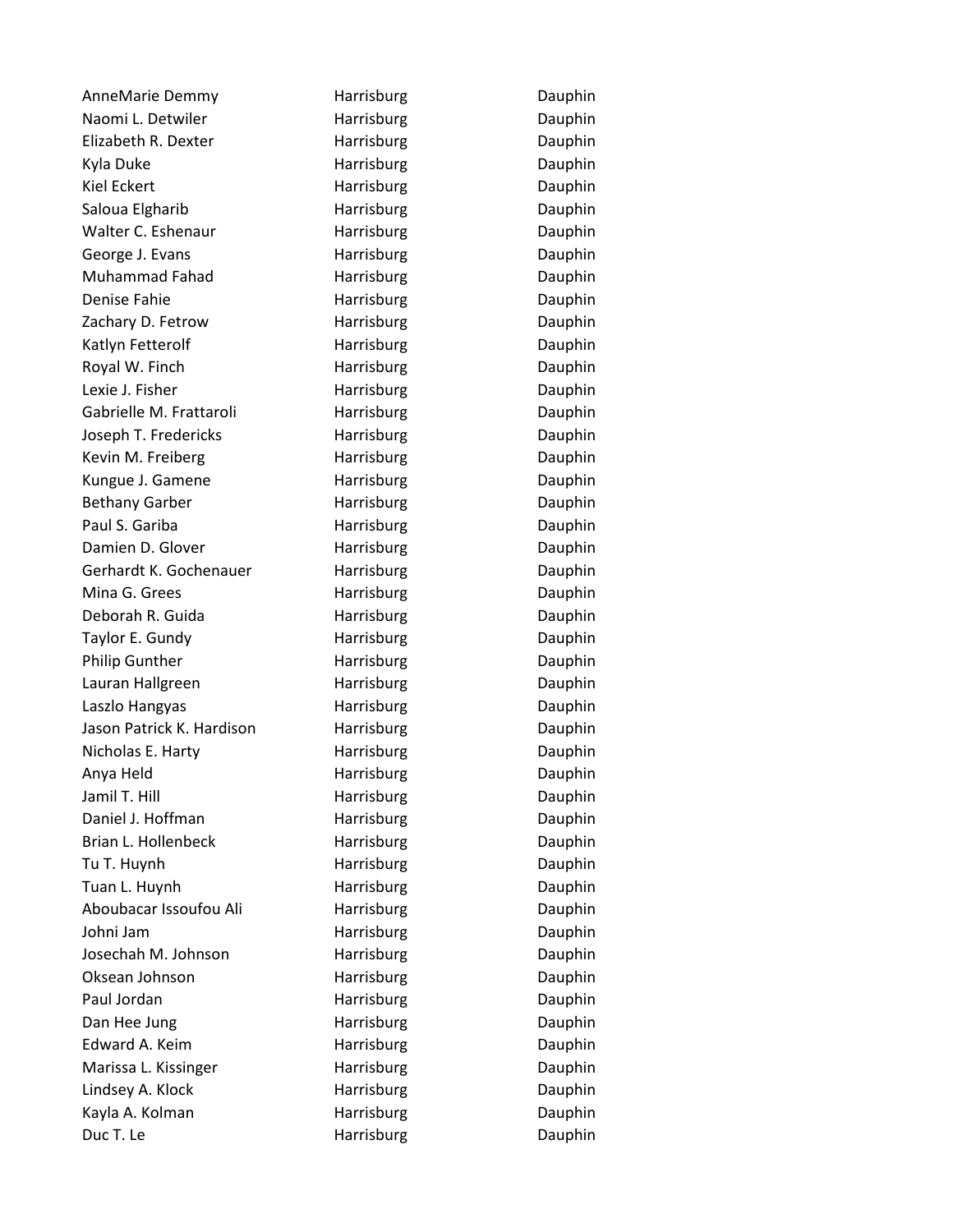| Kiet T. Le                | Harrisburg | Dauphin |
|---------------------------|------------|---------|
| Shane D. Leasure          | Harrisburg | Dauphin |
| Raquel A. Ledgister       | Harrisburg | Dauphin |
| Stephen V. Lee            | Harrisburg | Dauphin |
| Patricia A. Leer          | Harrisburg | Dauphin |
| Joshua Lincoln            | Harrisburg | Dauphin |
| Elijah Lonie              | Harrisburg | Dauphin |
| Lauren E. Lopatic         | Harrisburg | Dauphin |
| Jordan D. Lynch-Rexroth   | Harrisburg | Dauphin |
| Daniel MacRae             | Harrisburg | Dauphin |
| Joya Maser                | Harrisburg | Dauphin |
| Brooke C. Maurer          | Harrisburg | Dauphin |
| Philippe E. Mbarga Mengue | Harrisburg | Dauphin |
| Justin H. McFadden        | Harrisburg | Dauphin |
| Rebecca M. McIlhenny      | Harrisburg | Dauphin |
| Amanda L. McMillin        | Harrisburg | Dauphin |
| Breanna M. Medina         | Harrisburg | Dauphin |
| <b>Brody Merlina</b>      | Harrisburg | Dauphin |
| Kohl Merlina              | Harrisburg | Dauphin |
| Kerri N. Miller           | Harrisburg | Dauphin |
| Cynthia R. Mobis          | Harrisburg | Dauphin |
| Tahnner D. Mohl           | Harrisburg | Dauphin |
| David Morgan              | Harrisburg | Dauphin |
| Sabrina C. Morris         | Harrisburg | Dauphin |
| Stephen M. Morris         | Harrisburg | Dauphin |
| Kelsey N. Moyer           | Harrisburg | Dauphin |
| Katelynn M. Myers         | Harrisburg | Dauphin |
| Krina K. Naik             | Harrisburg | Dauphin |
| Zahra Najib               | Harrisburg | Dauphin |
| Paige G. Neyman           | Harrisburg | Dauphin |
| Thang M. Nguyen           | Harrisburg | Dauphin |
| Viet Long Nguyen Ngo      | Harrisburg | Dauphin |
| Chelsey E. Oliver         | Harrisburg | Dauphin |
| Emma Olszewski            | Harrisburg | Dauphin |
| Vitaliy A. Opalko         | Harrisburg | Dauphin |
| Tyler J. Ozehowski        | Harrisburg | Dauphin |
| Zachary H. Pannebaker     | Harrisburg | Dauphin |
| Paris M. Pardue           | Harrisburg | Dauphin |
| Harshkumar S. Patel       | Harrisburg | Dauphin |
| Krunal S. Patel           | Harrisburg | Dauphin |
| Sneh A. Patel             | Harrisburg | Dauphin |
| Suraj Patel               | Harrisburg | Dauphin |
| Alexander A. Paulino      | Harrisburg | Dauphin |
| Mackenzie Q. Peifer       | Harrisburg | Dauphin |
| Robert Pena               | Harrisburg | Dauphin |
| Thuy C. Pham              | Harrisburg | Dauphin |
| Anthony J. Phillips       | Harrisburg | Dauphin |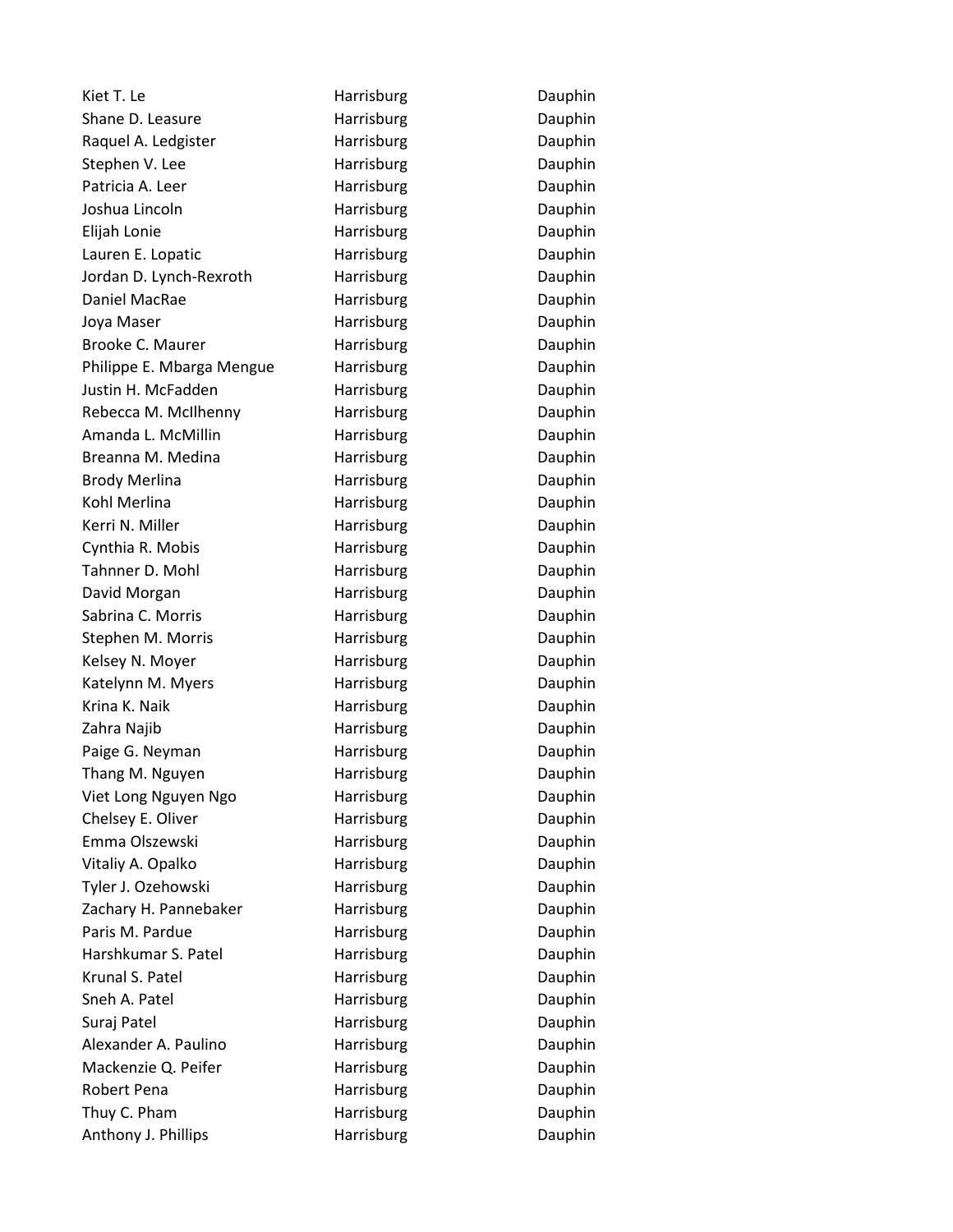Stanley M. Pleskonko Marrisburg Harrisburg Dauphin Blinora Qazimi **Harrisburg** Dauphin Nadera Rammouni **Marrisburg** Dauphin Amber N. Reichwein **Harrisburg** Dauphin Alexis M. Reisch **Harrisburg** Dauphin Alex Riady **Harrisburg** Dauphin Ashley Rice **Harrisburg** Dauphin Rene H. Rice **Harrisburg Particular Example 1 Dauphin** Gregory W. Riden **Harrisburg** Dauphin Evan A. Roccasecca **Harrisburg** Dauphin Luis C. Rolon **Harrisburg** Dauphin Chase M. Roma **Harrisburg** Dauphin Evan M. Romberger **Harrisburg** Dauphin Aimee Rosema **Exercise Serverse Entity Contract Aimee Rosema** Dauphin Dartanian W. Rummel Harrisburg Harrisburg Dauphin Ariel L. Rupp **Harrisburg** Dauphin Martin S. Samaniego **Harrisburg** Dauphin William A. Santanna **Harrisburg** Dauphin Kendra C. Schleig Harrisburg Dauphin Karley M. Smith **Harrisburg** Harrisburg Dauphin Marisa C. Smith **Harrisburg** Dauphin Erik Steffens **Erik Steffens** Harrisburg **Erik Steffens** Sarah Stewart **Harrisburg** Harrisburg Dauphin Alissa N. Stoneking **Harrisburg** Harrisburg Dauphin Katelyn M. Strickler **Harrisburg** Dauphin Kristyna Sucha **Makku** Harrisburg Harrisburg Dauphin Liliani Sutedio **Harrisburg** Dauphin Abdullah Q. Syed **Harrisburg** Dauphin Shanice O. Taylor **Harrisburg** Dauphin Yedidia A. Thiombiano **Harrisburg** Dauphin Matt R. Thomas **Harrisburg** Dauphin Kaitlyn A. Tipple **Harrisburg** Dauphin Amanda L. Tipton **Harrisburg** Dauphin Diann D. Toone **Harrisburg** Diann D. Toone Jackson M. Toone **Harrisburg** Dauphin Dat N. Tran **N. Tran** Harrisburg Dauphin Tonya H. Tran **Harrisburg** Dauphin Catherine D. Turner The Harrisburg Catherine Dauphin Michael R. Varner **Harrisburg** Dauphin Monica N. Vu **Harrisburg** Dauphin Peter N. Vu **Harrisburg** Dauphin Tyler H. Vu **Harrisburg** Dauphin Darin H. Warren **Harrisburg** Dauphin Jenna N. Washburn **Harrisburg** Dauphin Joseph A. Watkins **Harrisburg** Dauphin Catherine C. Webster **Harrisburg** Dauphin Jeremy E. Weyant **Harrisburg Harrisburg** Dauphin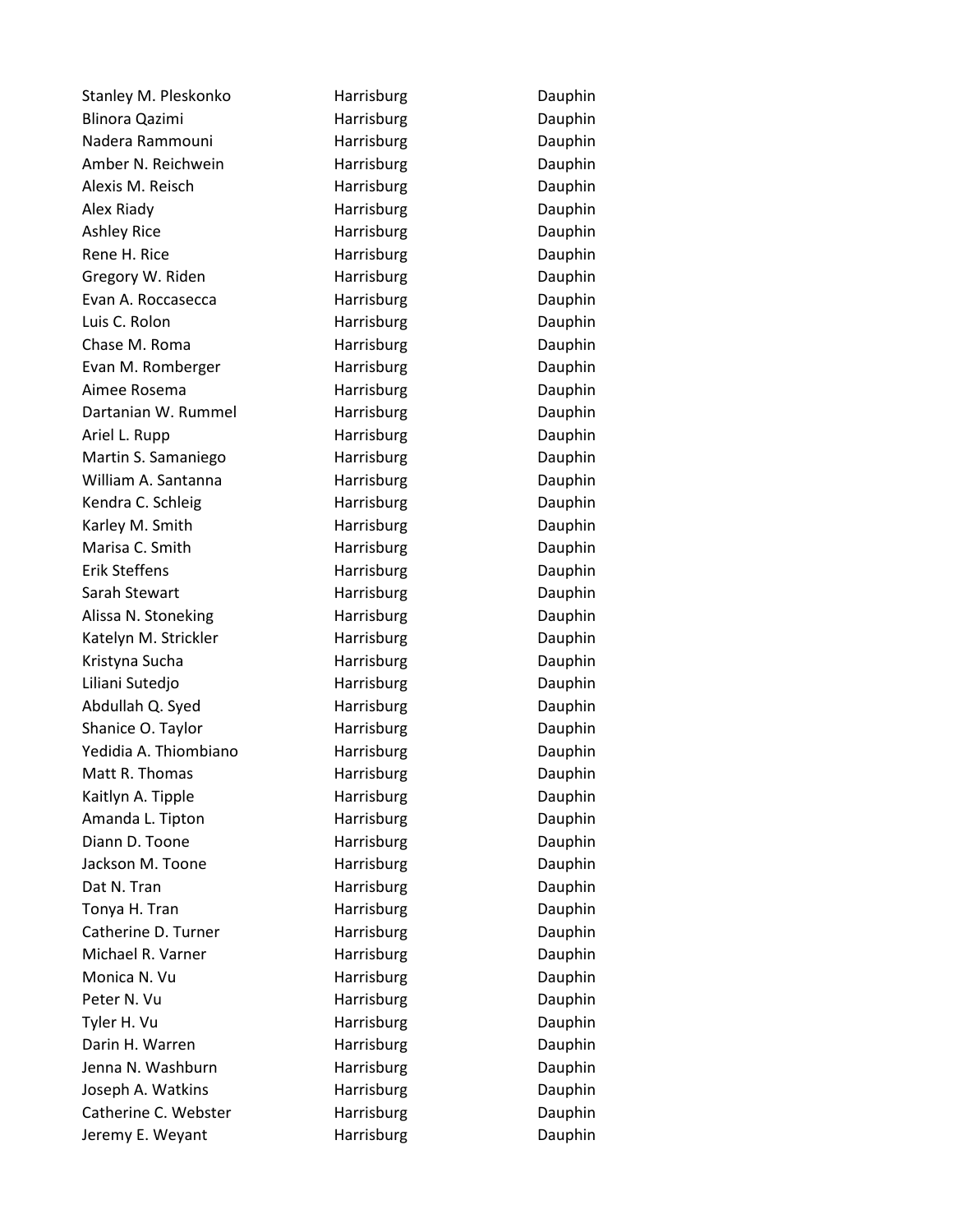Gregory S. Wissler **Harrisburg** Dauphin Victoria E. Wojciechowski harrisburg Harrisburg Dauphin Cassaundra M. Wolfe **Harrisburg Harrisburg Dauphin** Randi F. Woodard **Harrisburg Harrisburg** Dauphin Genevieve E. Yanez-Ramirez Harrisburg Harrisburg Dauphin Liying Yang National Harrisburg National Dauphin Nicole L. Yaremchak Harrisburg Harrisburg Dauphin Amberlynn Yoffee **Harrisburg** Harrisburg Dauphin Holly M. Zarefoss **Harrisburg** Dauphin Janna M. Ball **Hershey Hershey** Dauphin Vincent M. Cash **Hershey** Hershey Dauphin Madison N. Christopher Hershey Hershey Dauphin Emily Gingrich **Hershey** Hershey Dauphin Leah E. Huff **Hershey** Hershey **Dauphin** Amber M. Kustan **Hershey** Hershey **Dauphin** Brianna K. Leonard **E. Edward** Hershey **Matters** Brianna K. Leonard Alexa K. Michael **Hershey** Hershey Dauphin Brandon M. O'Connell Hershey Hershey Dauphin Christian E. Perez **Hershey** Hershey Dauphin Lierin A. Randall **Hershey Hershey** Dauphin Kelly Rodriguez **Hershey** Hershey Dauphin Erick B. Spong The Hershey Nershey Dauphin Duc H. Ton **Example 20** Hershey **Dauphin** Dauphin Syann M. Valentin **Example 20** Hershey **Manufathers** Dauphin Elizabeth Y. Morvey **Highspire** Highspire Dauphin Eugene D. Allmond Hummelstown Dauphin Kellen T. Banning The Hummelstown Dauphin Morgan A. Barnhart **Hummelstown** Dauphin Ruslan Belikov **Hummelstown** Dauphin Judy L. Benke **Hummelstown** Dauphin Eric O. Brunner **Hummelstown** Dauphin Rachel A. Campbell **Hummelstown** Dauphin Sarah M. Campbell **Hummelstown** Dauphin Morgan R. Detweiler **Hummelstown** Dauphin Matthew M. Ford **Hummelstown** Dauphin Rachel L. Hoffman **Hummelstown** Dauphin Kiran Kaur **Hummelstown** Dauphin Taylor K. Murphy **Example Hummelstown** Dauphin Natalia R. Perez **Hummelstown** Dauphin Marc E. Powell **E. Auxilian Communists** Hummelstown **Dauphin** Monike Richmond **Hummelstown** Dauphin Vincent F. Riello **Hummelstown** Dauphin Kyler Shea **Hummelstown** Dauphin Geoff A. Warke **Hummelstown** Dauphin Breana L. Strohecker Lykens Lykens Dauphin Cody D. Zerby **Lykens** Lykens Dauphin Tiahra A. Adderley **Middletown** Dauphin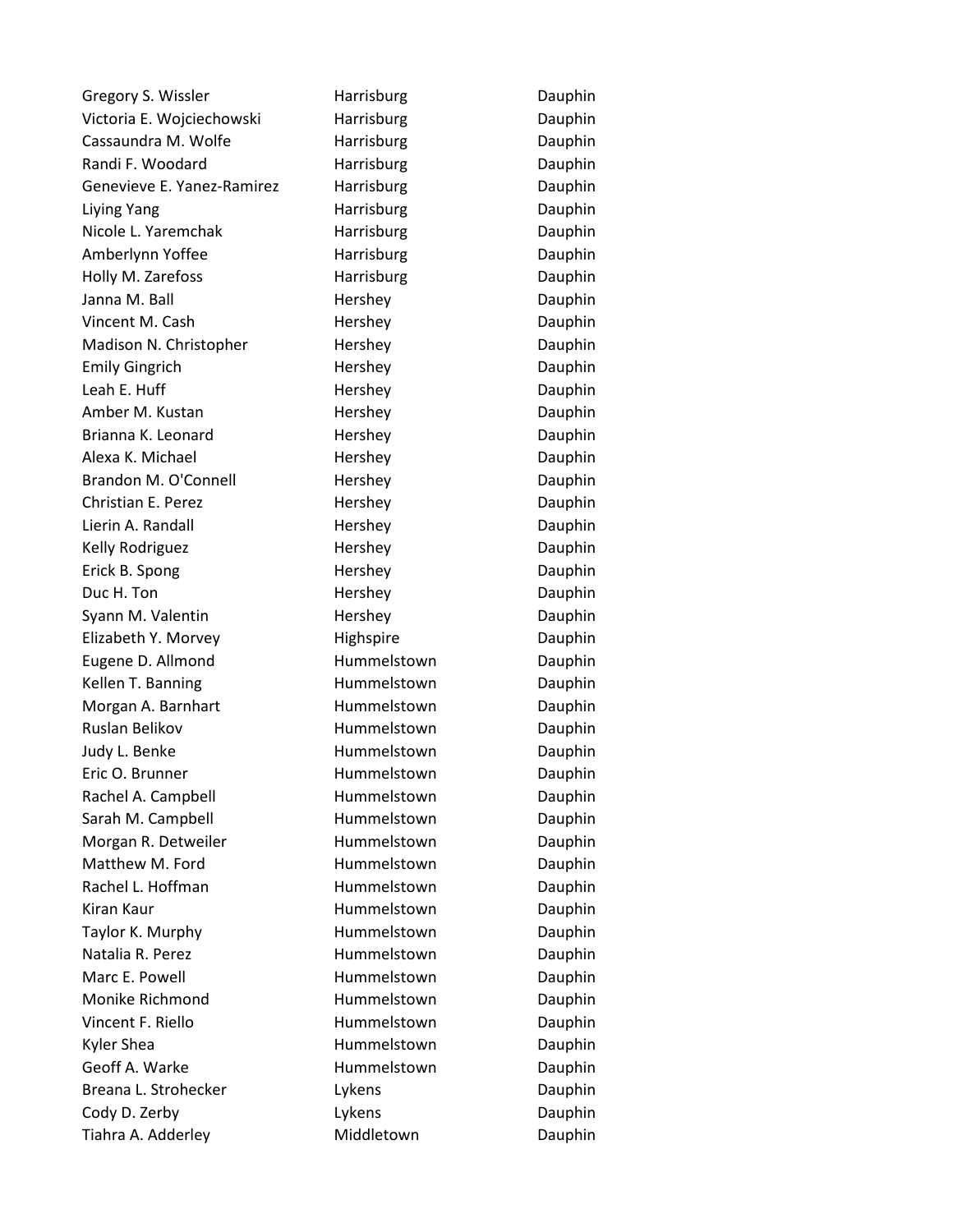Morgan E. Baumbach Middletown Dauphin Abigail M. Beutler **Middletown** Dauphin Kyle R. Geppert **Middletown** Dauphin Matthew J. Gibson Middletown Dauphin Konstantinos N. Koutris **Middletown** Dauphin Brianna J. Martin **Middletown** Dauphin Clemence J. Mwaseba Middletown Dauphin Rachel L. Nelson **Middletown** Dauphin Kevin Patel **Middletown** Dauphin Allison M. Shipkowski Middletown Dauphin Adam L. Smith Middletown Dauphin Kalob Ware **Middletown** Dauphin Wyatt Crum Millersburg Dauphin Emily N. English **Millersburg** Dauphin Marissa L. Hines **Millersburg** Dauphin Abbie M. Hoy **Millersburg Communist Communist Communist Communist Communist Communist Communist Communist Communist Communist Communist Communist Communist Communist Communist Communist Communist Communist Communist Comm** Megan LaBone **Millersburg** Dauphin Mitchell A. Novinger **Millersburg** Dauphin Aaron D. Troutman Millersburg Dauphin Madeline Uhler **Millersburg** Dauphin Alyssa L. Troutman **Pillow** Pillow Dauphin Edgar I. Hernandez Steelton Steelton Dauphin Kaitlyn L. Jorich Steelton Steelton Dauphin Geraldo Luciano **Steelton** Steelton Dauphin Jon Moose Steelton Steelton Dauphin Sinarie I. Segu-Baffoe Steelton Steelton Dauphin Tina A. Sovocool Steelton Steelton Dauphin Jenna E. Daniel Williamstown Dauphin Ashley A. Hnath Saint Marys Elk Billy R. Bingaman Chambersburg Franklin Madison E. Citro **Chambersburg** Franklin Brittany N. Gift **Chambersburg** Franklin Kacie L. Gordon Chambersburg Franklin Carly M. Gunnett Chambersburg Franklin Hanna R. Guyer Chambersburg Franklin Jonathan D. Huntoon Chambersburg Franklin Ellyon E. Mills **Ellyon E. Mills** Chambersburg Franklin Maria G. Morales Chambersburg Franklin Christina N. Shearer Chambersburg Franklin Amanda R. Stephens Chambersburg Franklin Sarah J. Stitely **Example Sarah J. Stitely** Chambersburg Franklin Ryan W. Wingert **Chambersburg Franklin** Vanessa Sanchez Simon Fayetteville Franklin Kasey N. Ebersole **Greencastle** Greencastle Franklin Kaylee M. Griffith Greencastle Franklin Jordan K. Rife **Greencastle** Greencastle Franklin Samuel G. Adkins **Mercersburg** Franklin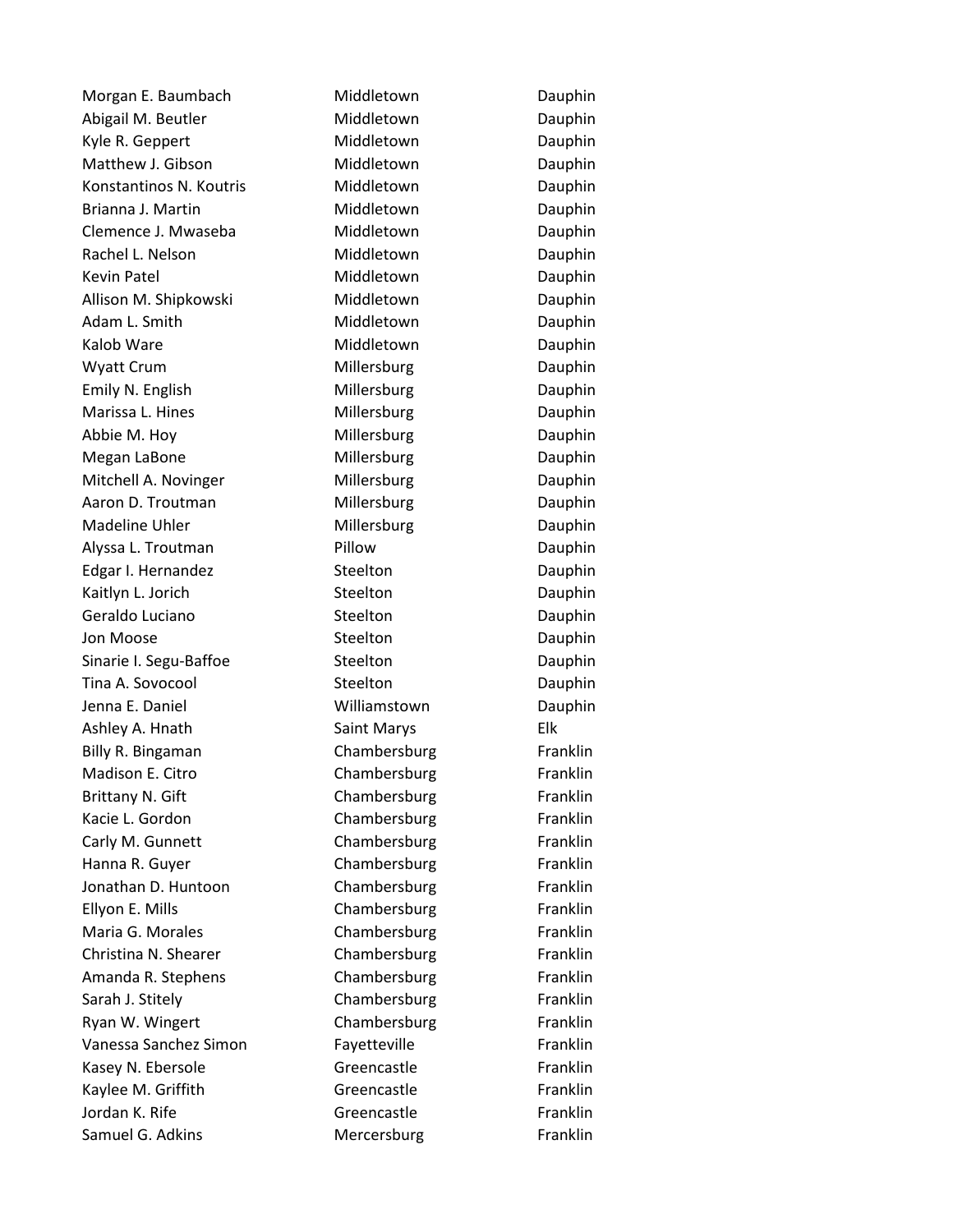Amanda M. Maines Orrstown Franklin Matthew J. Bednego **Cuincy Cuincy** Cuincy **Franklin** Philip W. Carbaugh Saint Thomas Franklin Eric C. Gervasio **Saint Thomas** Franklin David A. Ford **Waynesboro Waynesboro** Franklin Jasmine M. Gump Waynesboro Franklin Todd K. Price Waynesboro Franklin Sarah E. Prince **Waynesboro Waynesboro** Franklin Elsa M. Schaefer Waynesboro Franklin Patricia B. Martz **Mcconnellsburg** Fulton Mason B. Parks **Mapleton Depot** Huntingdon Leah K. Fittry **Example 2** Three Springs Three Huntingdon Kyle C. Seeger **Warriors Mark** Huntingdon Javier N. Figueroa Mifflintown Juniata Jacob Metz **Mifflintown** Juniata Logan T. Reichenbach Mifflintown Juniata Megan N. Swartz **Mifflintown** Juniata Madison A. Plesce Thompsontown Juniata Cheyenne R. Angelo **Akron** Akron Lancaster George Meehan **Akron** Akron Lancaster Joseph D. Nguyen **Akron** Akron Lancaster Kaylyn E. Rissler **Akron** Akron Lancaster Albert L. Kauffman Bird In Hand Lancaster Olivia R. Patrick Bird In Hand Lancaster Anna M. Diem Brownstown Lancaster Sarah M. McClenaghan Brownstown Lancaster Rachel M. Boldt Christiana Lancaster Lauren F. Esh Christiana Lancaster Brandon S. Arnold Columbia Lancaster Tessa L. Bartles **Columbia** Columbia Brooke L. Davis **Columbia** Columbia Lancaster Robert J. Dutcher **Columbia** Columbia Lancaster Hope Howry **Columbia** Columbia Adam B. Fox **Denver Container Example 20** Eancaster Nathan A. Haldeman Denver Lancaster Abby J. Heiselman **Denver Constanting Lancaster Lancaster** Lelinna Hinh Denver Lancaster Dominic W. Johns **Denver** Denver Lancaster Bethany Wenger **Denver** Denver **Lancaster** Lauren N. Reiff **East Earl** East Earl East Earl East Earl East Earl East Earl East East Earl East Earl East Earl Alexander J. Wrightson East Earl Earl Lancaster Angela M. Bleyer **East Petersburg** East Peters East Peters East Peters East Peters East are acter-Molly K. Malloy **East Petersburg** Lancaster Veronika Oleksyuk East Petersburg Lancaster Samuel M. Schiffman **East Petersburg** East Petersburg Lancaster Kelsey Weinoldt East Petersburg Lancaster Chelsea E. White **East Petersburg** East Petersburg Lancaster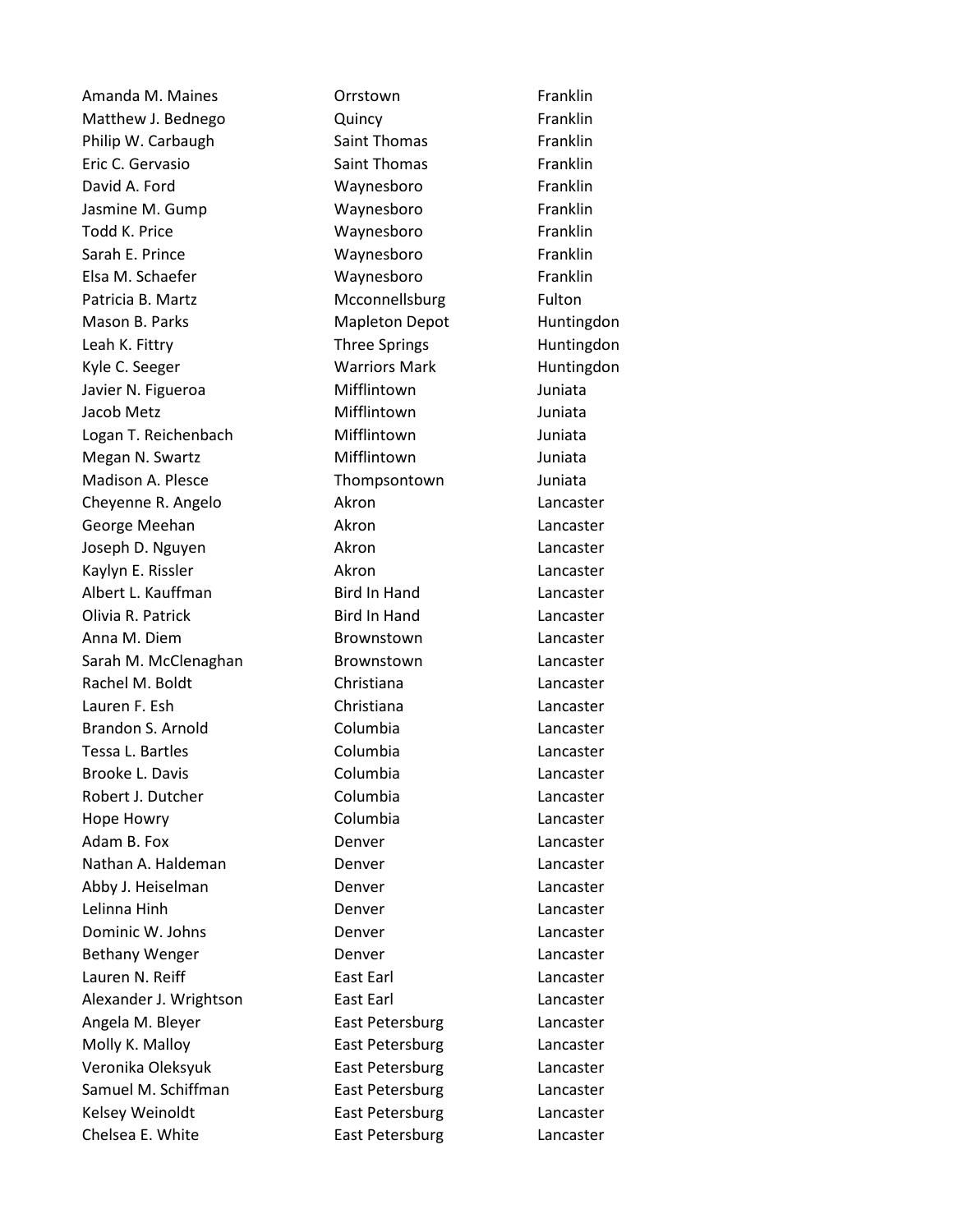Andrew R. Caldwell **Elizabethtown** Lancaster Brianna L. DeArmitt **Elizabethtown** Lancaster Jennifer M. Dinderski Elizabethtown Lancaster Yolanda M. Dwyer Elizabethtown Lancaster Kayla M. Eck **Elizabethtown** Lancaster Cynthia Fry Elizabethtown Lancaster Jordan L. Fullerton Elizabethtown Lancaster Bradley E. Konopka Elizabethtown Lancaster Brianna N. Major **Elizabethtown** Lancaster Marina J. McDonough Elizabethtown Lancaster Sarah L. Phillippe **Elizabethtown** Lancaster Micayla Roberts Elizabethtown Lancaster Matthew Romain Elizabethtown Lancaster Carol H. Thach Elizabethtown Lancaster Emma K. Wenger **Elizabethtown** Lancaster Nick Woltman Elizabethtown Lancaster Timothy P. Bissinger Ephrata Lancaster Julia E. Freidly Ephrata Lancaster Jacob L. Hall **Ephrata** Lancaster Danielle N. Herr **Ephrata** Ephrata Lancaster Andrew M. Joyce **Ephrata** Ephrata Lancaster Marissa Kopp **Ephrata** Ephrata Lancaster Amber L. Lehn **Ephrata** Ephrata Lancaster Amy L. Marshall Ephrata Lancaster James McGovern **Ephrata** Ephrata Lancaster Rhonda Moyer **Ephrata** Ephrata Lancaster Rebekah H. Pauley **Ephrata** Ephrata Lancaster Anthony M. Ramos **Ephrata** Ephrata Lancaster Jordan A. Raudenbush Ephrata Lancaster Katherine E. Stewart **Ephrata** Ephrata Lancaster Dalton R. Taylor **Ephrata** Ephrata Lancaster Rendell J. Weaver **Ephrata** Ephrata Lancaster Joshua M. Zamrin Ephrata Lancaster Chad R. Mullen Gap Gap Lancaster Karen J. Weisel Gordonville Lancaster Zachary D. Brubaker **Holtwood** Lancaster Kathleen L. Huber **Holtwood** Lancaster Laiklynne Reiter **Mateur Holtwood** Lancaster Kelsey R. Beiler **Kinzers** Kinzers Lancaster Kaitlyn L. Vaughn Kinzers Kinzers Lancaster Timothy G. Delp **Kirkwood** Lancaster Wilhelmina C. Agterdenbos Lancaster Lancaster Sora An Lancaster Lancaster Julie A. Armstrong Lancaster Lancaster Lilith A. Barlow Lancaster Lancaster Alexa G. Boll Lancaster Lancaster Richelle Boston Lancaster Lancaster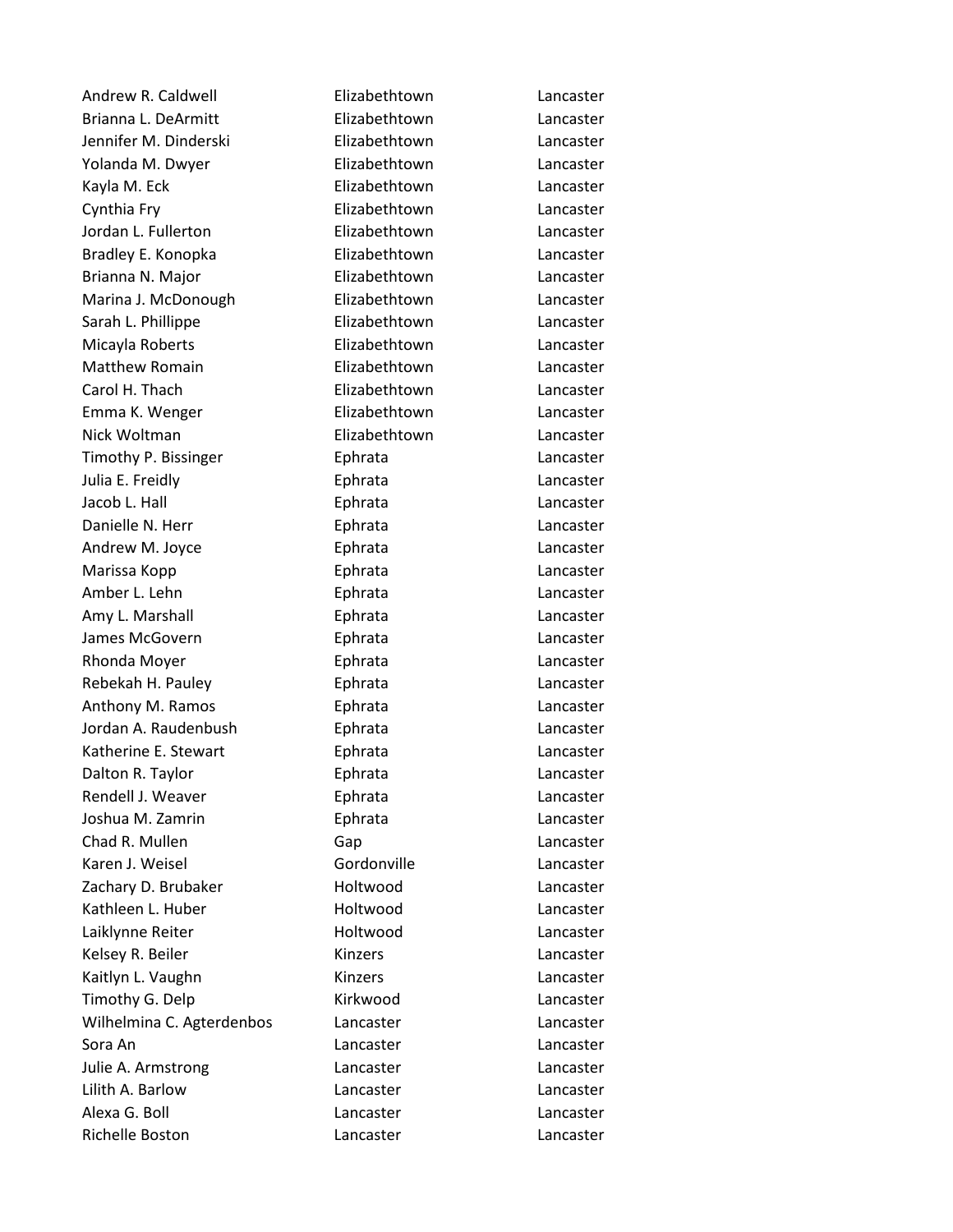| Jonna Bye                | Lancaster | Lancaster |
|--------------------------|-----------|-----------|
| James F. Campbell        | Lancaster | Lancaster |
| Otha J. Campbell         | Lancaster | Lancaster |
| Abdulla Y. Chaudhry      | Lancaster | Lancaster |
| Lauren E. Clark          | Lancaster | Lancaster |
| Corinne N. Costello      | Lancaster | Lancaster |
| Minh N. Do               | Lancaster | Lancaster |
| Christopher M. D'Onofrio | Lancaster | Lancaster |
| Chandler M. Elliott      | Lancaster | Lancaster |
| Amir Y. Fahim            | Lancaster | Lancaster |
| Desiree J. Figueroa      | Lancaster | Lancaster |
| Emily R. Finnigan        | Lancaster | Lancaster |
| Terry F. Gagnon          | Lancaster | Lancaster |
| Madeline E. Garrett      | Lancaster | Lancaster |
| Jennifer K. Gehman       | Lancaster | Lancaster |
| <b>Ashley Grant</b>      | Lancaster | Lancaster |
| Jillian R. Graves        | Lancaster | Lancaster |
| Tonya L. Hall            | Lancaster | Lancaster |
| Christopher D. Hartman   | Lancaster | Lancaster |
| Spencer High             | Lancaster | Lancaster |
| Azlynn Hill              | Lancaster | Lancaster |
| Sade Hudson              | Lancaster | Lancaster |
| Khadija A. Hussein       | Lancaster | Lancaster |
| Emad Ibrahim             | Lancaster | Lancaster |
| Stevens Jaquez Cabral    | Lancaster | Lancaster |
| Ashley Juliana           | Lancaster | Lancaster |
| Adriane Kalata           | Lancaster | Lancaster |
| Nisha Katuwal            | Lancaster | Lancaster |
| Sterling P. Kennedy      | Lancaster | Lancaster |
| Justin T. Koh-Swineford  | Lancaster | Lancaster |
| Trevor A. Lee            | Lancaster | Lancaster |
| Micah Lehman             | Lancaster | Lancaster |
| Lauren Lesher            | Lancaster | Lancaster |
| Shanille M. Lewis        | Lancaster | Lancaster |
| Hai Ly                   | Lancaster | Lancaster |
| Jessica M. Manginello    | Lancaster | Lancaster |
| Samuel V. Martello       | Lancaster | Lancaster |
| <b>Tyler McCoy</b>       | Lancaster | Lancaster |
| Garth A. McGovern        | Lancaster | Lancaster |
| <b>Haley McGuigan</b>    | Lancaster | Lancaster |
| Caitlin M. Meehan        | Lancaster | Lancaster |
| Sarah Miller             | Lancaster | Lancaster |
| Ana I. Mones             | Lancaster | Lancaster |
| Alexis R. Mongeau        | Lancaster | Lancaster |
| Erin E. Moore            | Lancaster | Lancaster |
| Joon Young Oh            | Lancaster | Lancaster |
| Timothy J. Ratchford     | Lancaster | Lancaster |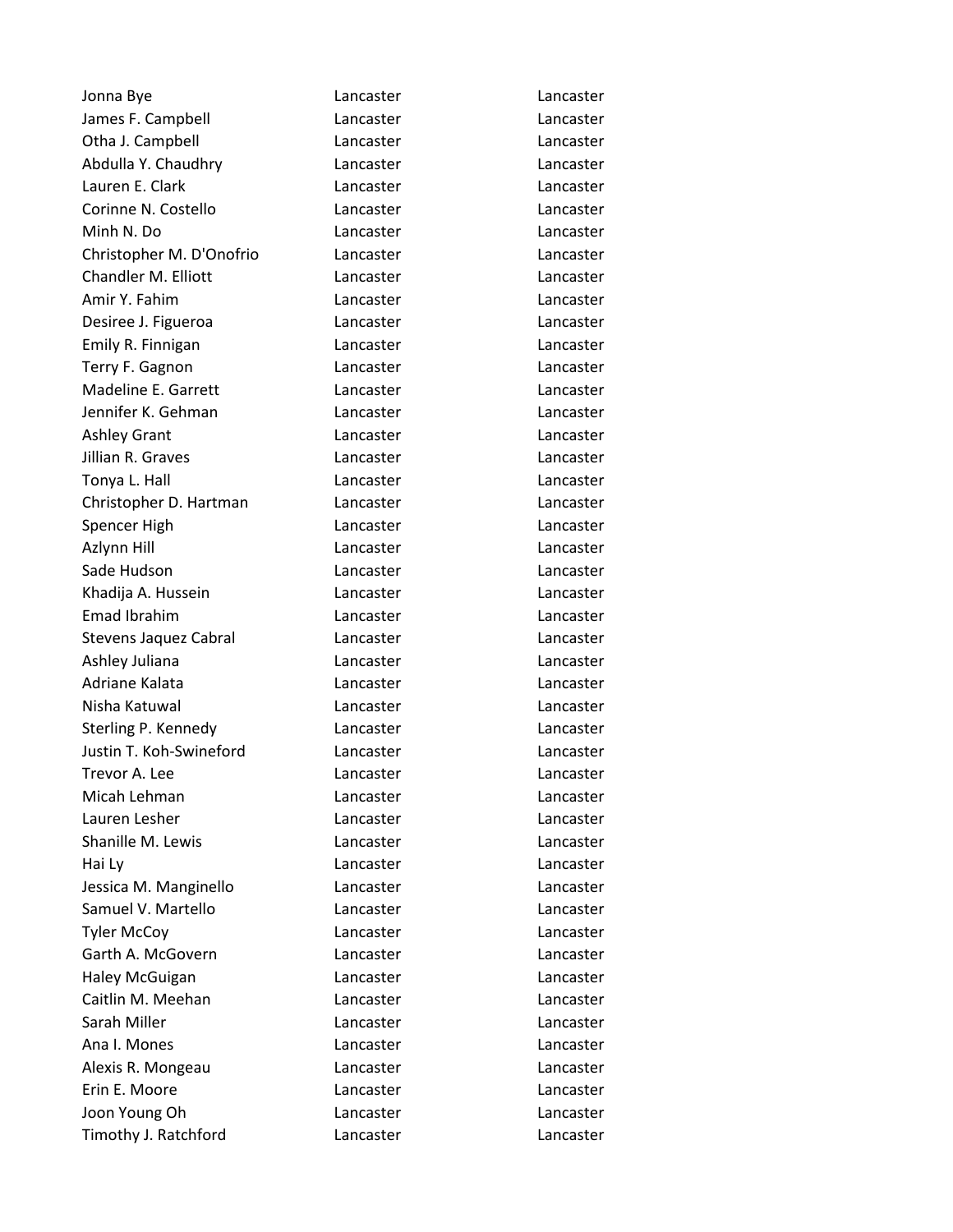| Patrick M. Ressler      | Lancaster   | Lancaster |
|-------------------------|-------------|-----------|
| Valerie Schlectic       | Lancaster   | Lancaster |
| Nicholas A. Schlegel    | Lancaster   | Lancaster |
| Kristin Sharp           | Lancaster   | Lancaster |
| Bryn C. Stief           | Lancaster   | Lancaster |
| Allison N. Stolz        | Lancaster   | Lancaster |
| Chaya R. Terranova      | Lancaster   | Lancaster |
| Taylor L. Turner        | Lancaster   | Lancaster |
| Bradley S. Van Eck      | Lancaster   | Lancaster |
| <b>Rick Vargas Rico</b> | Lancaster   | Lancaster |
| Julinette Vazquez Tanon | Lancaster   | Lancaster |
| Alexandra M. Weaver     | Lancaster   | Lancaster |
| Ashley N. Wenger        | Lancaster   | Lancaster |
| Jasmine Wiltshire       | Lancaster   | Lancaster |
| Alyna L. Woodson        | Lancaster   | Lancaster |
| <b>Jinming Yang</b>     | Lancaster   | Lancaster |
| Aaylan Zapotoczny       | Lancaster   | Lancaster |
| Wei Zhang               | Lancaster   | Lancaster |
| Tyler J. Ziegler        | Lancaster   | Lancaster |
| Elvis Zurita            | Lancaster   | Lancaster |
| Jessica Doman           | Landisville | Lancaster |
| Kenneth Wiederrecht     | Landisville | Lancaster |
| Zachary A. Morgan       | Leola       | Lancaster |
| Kara R. Overly          | Leola       | Lancaster |
| Sharon D. Stoltzfoos    | Leola       | Lancaster |
| Bethany Tiedemann       | Leola       | Lancaster |
| Alexander Alleman       | Lititz      | Lancaster |
| Luis D. Arauz           | Lititz      | Lancaster |
| Ellexis M. Batturs      | Lititz      | Lancaster |
| Tania N. Beuke          | Lititz      | Lancaster |
| Myles Breisch           | Lititz      | Lancaster |
| Jacqueline Carpenter    | Lititz      | Lancaster |
| Justin A. Cramer        | Lititz      | Lancaster |
| Anthony M. Cutillo      | Lititz      | Lancaster |
| Marissa Delmont         | Lititz      | Lancaster |
| Honey Dew               | Lititz      | Lancaster |
| Emily A. Edkin          | Lititz      | Lancaster |
| Demi K. Ehrhart         | Lititz      | Lancaster |
| Collin W. Fink          | Lititz      | Lancaster |
| Dustin W. Gebhard       | Lititz      | Lancaster |
| Hannah J. Giffin        | Lititz      | Lancaster |
| Iman K. Hurtubise       | Lititz      | Lancaster |
| Nelly Keisi             | Lititz      | Lancaster |
| Malina J. Kongsynonh    | Lititz      | Lancaster |
| Heather M. Linton       | Lititz      | Lancaster |
| Alessandro D. Mancini   | Lititz      | Lancaster |
| Zachary L. Martin       | Lititz      | Lancaster |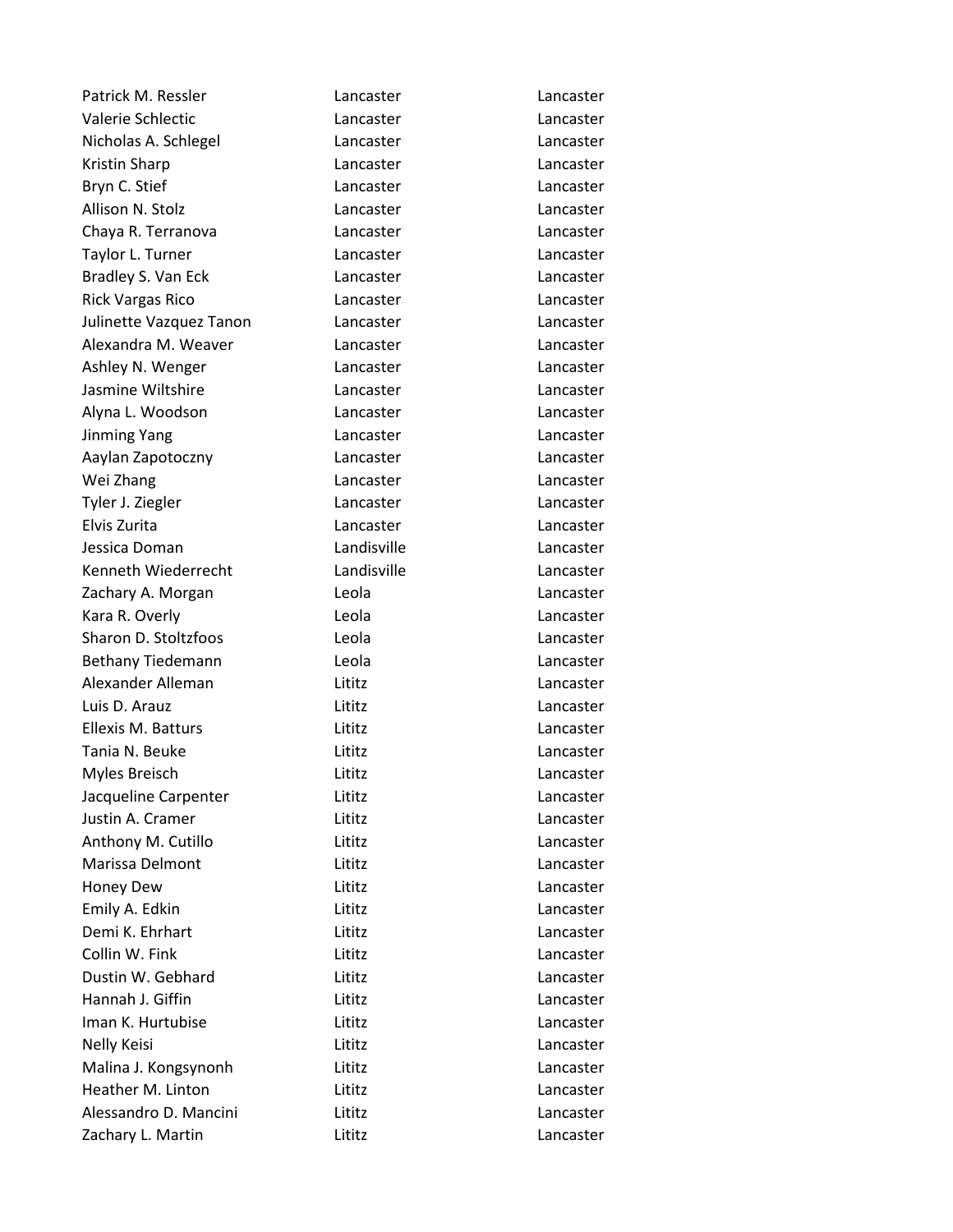Tia M. Mauro Lititz Lancaster Timothy E. Moore Lititz Lancaster Keri J. Snyder **Litikal Lancaster** Lititz **Lancaster** Morgan A. Snyder **Lititims** Lititz **Lancaster** Lancaster Tatiana A. Stauffer Lititz Lancaster Dylan Weaver Lititz Lancaster Justin J. Witek Lititz Lancaster Chandler J. Eaby Manheim Manheim Lancaster Giang Hummel Manheim Manheim Lancaster Christine M. Lehman Manheim Lancaster Bjorn R. Lindmark Manheim Manheim Lancaster Amy Rieg **Manheim** Lancaster Ashley E. Sisko Manheim Manheim Lancaster Arianna Bowers **Marietta** Marietta Lancaster Farida Joaquin **Marietta** Marietta Lancaster Christopher D. Phillips Marietta Lancaster Jorin D. Quiles **Marietta** Lancaster Zachary A. Rubright **Marietta** Marietta Lancaster Lhea N. Stone **Marietta** Lancaster Emily E. Hutchinson Millersville Lancaster Eden A. Jemal Millersville Lancaster Michael D. Keen Millersville Cancaster Alix L. Mullins **Millersville** Lancaster Dianne M. Neff **Millersville** Millersville **Lancaster** Jennifer M. Eck Mount Joy Lancaster Madison R. Eshbach Mount Joy Cancaster Christina L. Freimark Mount Joy Lancaster Mary R. Graves **Mount Joy** Lancaster Jarrod A. Smith Mount Joy Lancaster Lindsay K. Tarlecki Mount Joy Lancaster Krista D. Truett **Mount Joy** Lancaster Fallon A. Goetchius Mountville Lancaster Beshoy A. Ibrahim Mountville Lancaster Benjamin B. Groff Narvon Narvon Lancaster David J. Stoltzfus **Narvon** Narvon Lancaster Lijing Dong New Holland Lancaster Kristen B. Martin New Holland Lancaster Samantha J. Redcay New Holland Lancaster Sabrina Bomberger New Providence Lancaster Alex W. Bond New Providence **Lancaster** Nicole E. Fox New Providence Lancaster Zachary M. Cain **Paradise** Paradise Lancaster Chelsea L. DellaVecchia Peach Bottom Lancaster Shannon E. Miller **National Peach Bottom** Lancaster Amanda L. Osborne Quarryville Lancaster Mary G. Harnish Stevens Stevens Lancaster Matthew McKinney **Stevens** Stevens Lancaster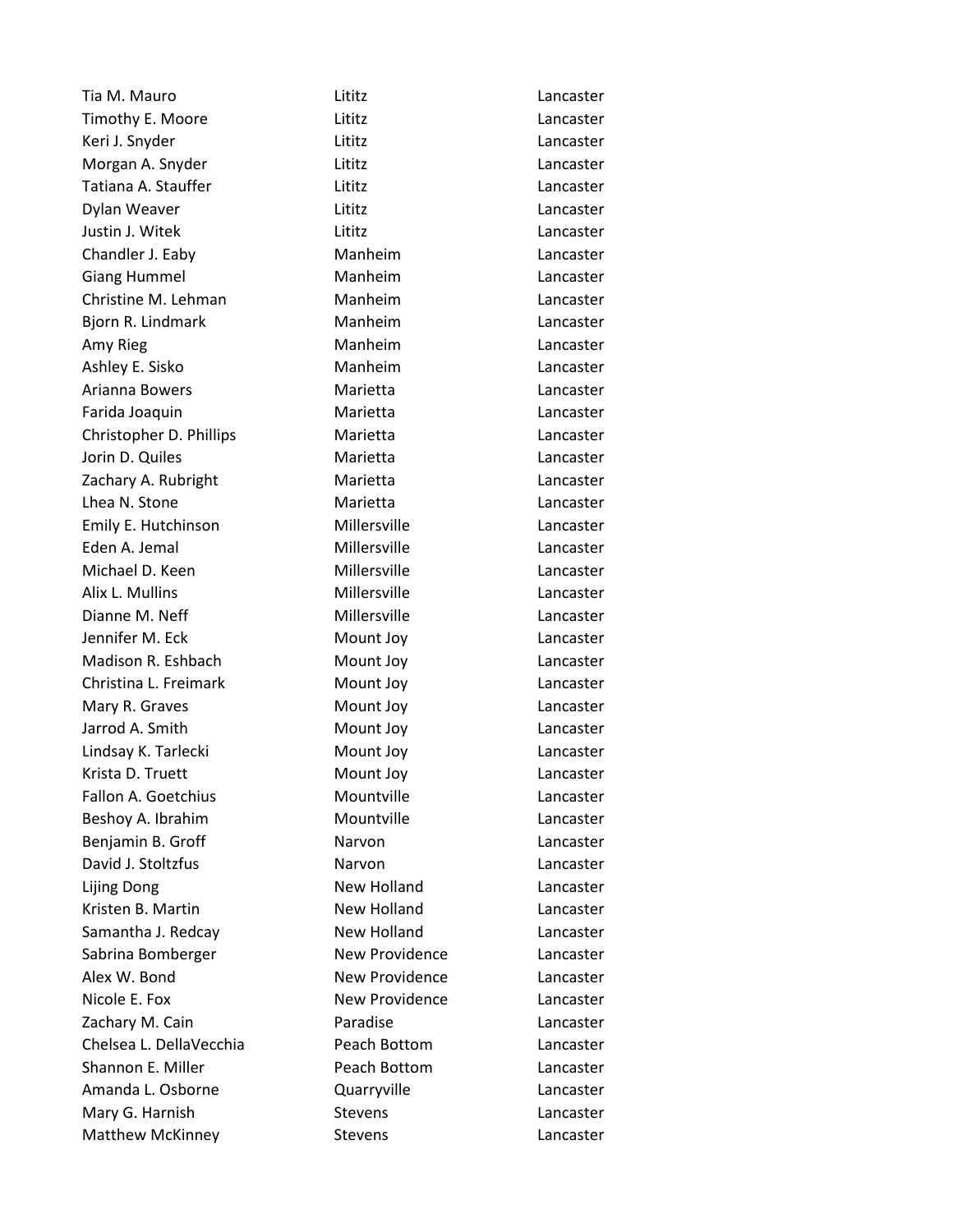Emily Parrish Stevens Contact Stevens Lancaster Kaitlyn M. Duncan Strasburg Cancaster Kimberlee S. Duncan Strasburg Strasburg Lancaster Megan P. Spalletta-Ferrari Strasburg Cancaster Aaron Blain **National Communist Communist Communist Communist Communist Communist Communist Communist Communist Communist Communist Communist Communist Communist Communist Communist Communist Communist Communist Communist** Joshua C. Duty Talmage Lancaster Mark Tlumach Terre Hill Lancaster Jeffrey A. Walter Terre Hill Lancaster Stephen Lownsbery Willow Street Lancaster Preston A. Peiffer Willow Street Lancaster Heather L. Crynock **Annville** Annville Lebanon Josiah L. Eckert **Annville** Annville Lebanon Stephen R. Lew **Annville** Annville Lebanon Corinne A. Porter **Annville** Annville **Lebanon** Kate E. Risser **Annville** Annville Lebanon Amanda J. Wampler **Annville** Annville **Annville** Derek A. Zellers **Annville** Annville **Lebanon** Sarah N. Hummel Cleona Lebanon Dakota C. Locklear Cleona Lebanon David A. Irvin **Example 20** Fredericksburg **Lebanon** Cody Dunbar **Cody Dunbar** Jonestown Lebanon Shauna Edwards Jonestown Lebanon Lindsey S. Smith Jonestown Lebanon David M. Acker **Lebanon** Lebanon Lebanon Lebanon Magan E. Albright **Lebanon** Lebanon Lebanon Abigail M. Andrulonis Lebanon Lebanon Erika P. Arnold Lebanon Lebanon Mary G. Beard **Lebanon** Lebanon **Lebanon** Billy C. Blair **Lebanon** Lebanon **Lebanon** Lebanon Lauren Bleyer Lebanon Lebanon Alexis N. Boltz Lebanon Lebanon Omar Boudriss Lebanon Lebanon Paul J. Brennan Lebanon Lebanon Christina Candelieri Lebanon Lebanon Nicholas S. Cantrell Lebanon Lebanon Leslie A. Castro Lebanon Lebanon Nathan K. Conrad Lebanon Lebanon Justin Culp Lebanon Lebanon Bryan A. Dunbar **Lebanon** Lebanon Lebanon Nicole A. Feliciano-Calderon Lebanon Lebanon Dennis R. Flanagan Lebanon Lebanon Kate Foley **Contract Contract Contract Contract Contract Contract Contract Contract Contract Contract Contract Contract Contract Contract Contract Contract Contract Contract Contract Contract Contract Contract Contract Con** Dominic J. Fratangeli **Lebanon** Lebanon Lebanon Sylvie A. Gibson-Gingrich Lebanon Lebanon Jonathan E. Gunnells Lebanon Lebanon Aaron J. Harris Lebanon Lebanon Mitchell A. Harsh **Lebanon** Lebanon Lebanon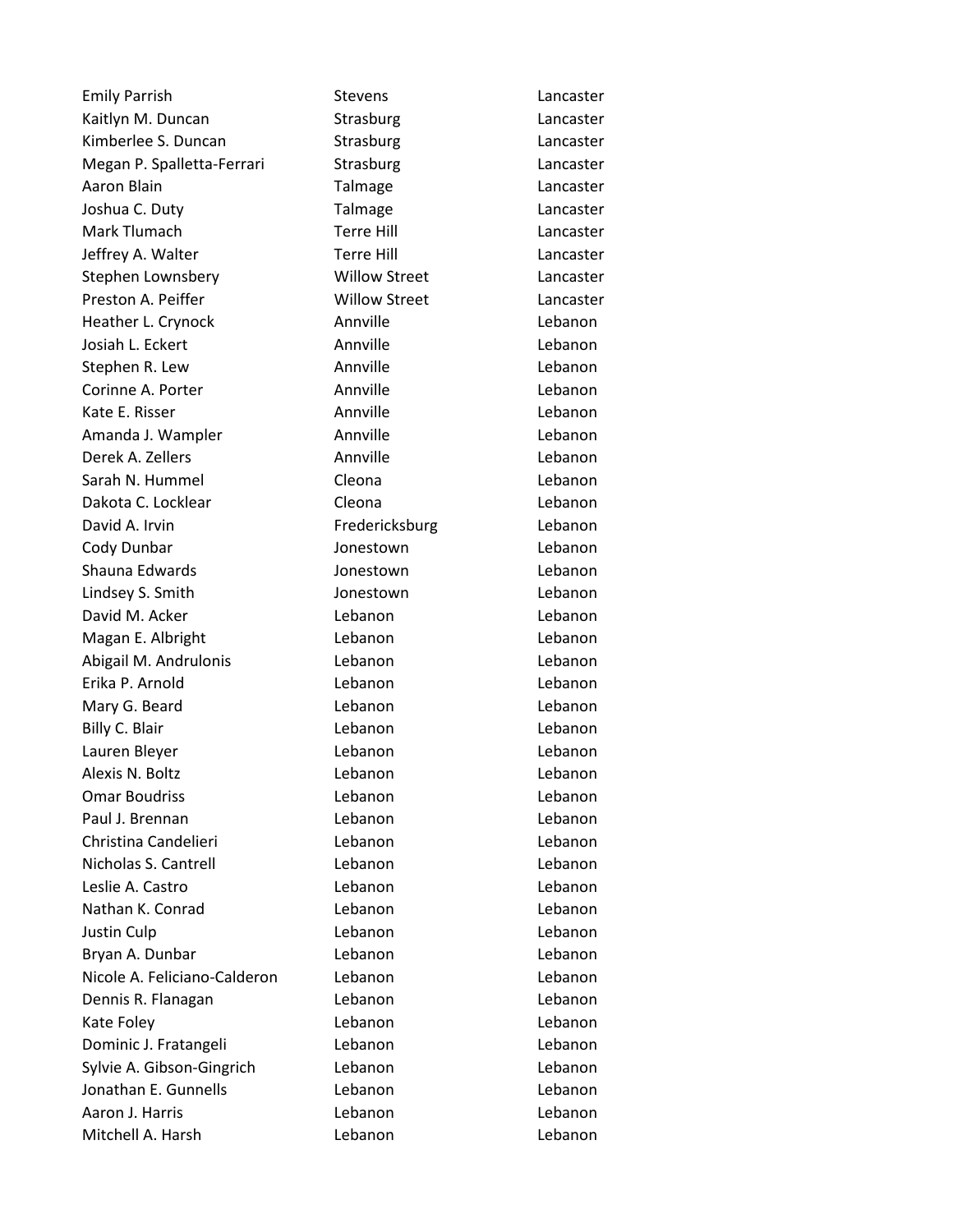| Britny A. Holzman           | Lebanon     | Lebanon |
|-----------------------------|-------------|---------|
| Alyssa M. Huegel            | Lebanon     | Lebanon |
| Jesse L. Hummel             | Lebanon     | Lebanon |
| Torri A. Hutter             | Lebanon     | Lebanon |
| Kristen M. Jordan           | Lebanon     | Lebanon |
| Megan N. Kaylor             | Lebanon     | Lebanon |
| Kristine Kennedy            | Lebanon     | Lebanon |
| Heather L. Kinney           | Lebanon     | Lebanon |
| Ashley N. Kropf             | Lebanon     | Lebanon |
| Eugene Kudlanov             | Lebanon     | Lebanon |
| John Leininger              | Lebanon     | Lebanon |
| Cassandra V. Martinez-Kohr  | Lebanon     | Lebanon |
| Kevin P. McCarron           | Lebanon     | Lebanon |
| Philip E. McCoy             | Lebanon     | Lebanon |
| Joseph J. Moyer             | Lebanon     | Lebanon |
| Michael L. Myer             | Lebanon     | Lebanon |
| Brandon L. Ott              | Lebanon     | Lebanon |
| Destiny N. Powell           | Lebanon     | Lebanon |
| <b>Mackenzie Richards</b>   | Lebanon     | Lebanon |
| Brianna E. Rissinger        | Lebanon     | Lebanon |
| Freysha E. Rivera           | Lebanon     | Lebanon |
| Veronika C. Rodriguez       | Lebanon     | Lebanon |
| Joseph J. Rupponer          | Lebanon     | Lebanon |
| Robert K. Schauer           | Lebanon     | Lebanon |
| Riley L. Sharp              | Lebanon     | Lebanon |
| Andrew J. Snyder            | Lebanon     | Lebanon |
| Raegan C. Stewart           | Lebanon     | Lebanon |
| Samantha Tracey             | Lebanon     | Lebanon |
| Ala M. Vega                 | Lebanon     | Lebanon |
| Conner M. Waybright         | Lebanon     | Lebanon |
| Luke A. Williams            | Lebanon     | Lebanon |
| Nathan A. Wolfe             | Lebanon     | Lebanon |
| Dylan H. Althouse           | Myerstown   | Lebanon |
| Kyle P. Clark               | Myerstown   | Lebanon |
| Macey G. Dundore            | Myerstown   | Lebanon |
| Damian M. Fisher            | Myerstown   | Lebanon |
| Elizabeth Y. Geynovich      | Myerstown   | Lebanon |
| Allen R. Johnson            | Myerstown   | Lebanon |
| Alexander Jonovich          | Myerstown   | Lebanon |
| Kristi R. Kilheffer         | Myerstown   | Lebanon |
| Austin M. Kinney            | Myerstown   | Lebanon |
| Eric S. Smith               | Myerstown   | Lebanon |
| Rebecca E. Wolfe            | Myerstown   | Lebanon |
| Cole J. Adams               | Newmanstown | Lebanon |
| Sara A. Bentz               | Newmanstown | Lebanon |
| Brock J. Elliott            | Newmanstown | Lebanon |
| <b>Billie Jo Glassmoyer</b> | Newmanstown | Lebanon |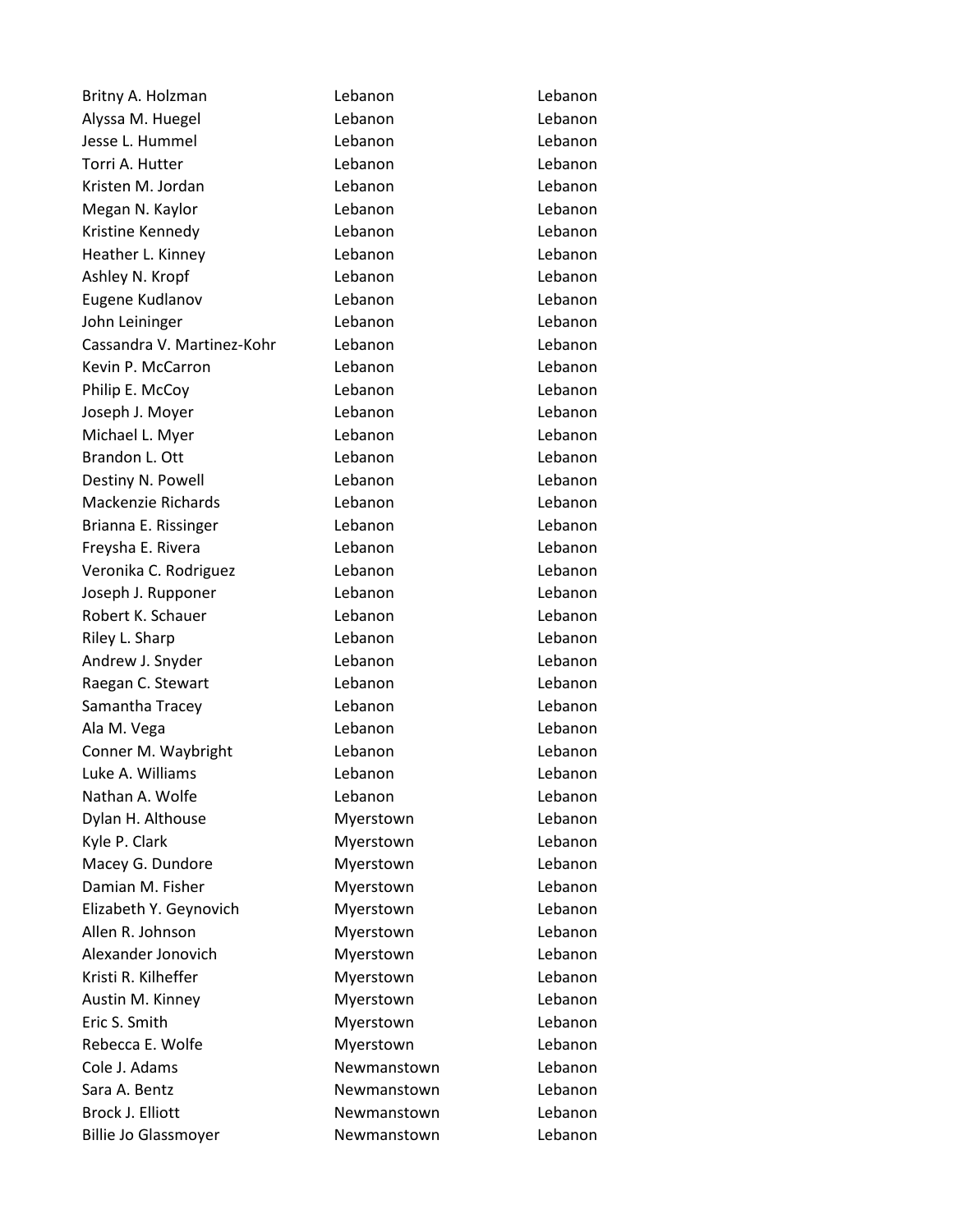Kelly A. Kiousis **Newmanstown** Lebanon Jenna N. Oliviero Newmanstown Lebanon Angela L. Dove **Ono** Christian Cono Christian Lebanon Todd R. Bensinger **Palmyra** Palmyra Lebanon Breanna L. Brannen **Calmyra** Palmyra **Rannen** Lebanon Derek A. Crouse **Details** Palmyra **Contains Lebanon** Sage D. Erdman **Palmyra** Palmyra Palmyra Lebanon Michael J. Hall **Palmyra** Palmyra **Lebanon** William T. Hepp **Palmyra** Palmyra Palmyra Lebanon Laura Hutson **Palmyra** Palmyra Palmyra Lebanon Monalisa U. Patel **Palmyra** Palmyra Rebanon Jessica A. Theurer **Palmyra** Palmyra Lebanon Luke B. Viozzi Palmyra Lebanon Rebecca K. Hartzler **Belleville** Belleville Mifflin William C. Shoemaker Lewistown C. Shoemaker Lewistown Philip A. Childress **Pottstown** Montgomery Denis A. Mulligan **Danville** Danville Montour James P. Lenker Dalmatia Northumberland Emily G. Knisely **Elysburg** Elysburg Northumberland Jordan R. Persing The Elysburg Controller and Elysburg Northumberland Jeannette Ramirez Milton Northumberland Amilee M. Miller Sunbury Sunbury Northumberland Joy M. Boettinger **Duncannon** Perry Joshua A. Criswell **Duncannon** Perry Joseph A. Fabiankovitz Duncannon Perry Adam L. Fishel **Duncannon** Perry Cody R. Fuller **Duncannon** Perry Taylor V. Lewis **Example 2** Duncannon Perry Shana A. Louden **Duncannon** Duncannon Perry James D. Nelson **Duncannon Duncannon** Perry John J. Selle **Duncannon** Perry Alyssa N. Shaffer **Duncannon** Perry Rebekah Smith **Duncannon** Perry Jeremy M. Sultzaberger **Duncannon** Perry Austin A. Wilt **Duncannon** Perry Sierra R. Wright **Duncannon** Perry Dylan M. Smith **Elliottsburg** Perry Tracee L. Stabley **Landisburg** Perry Emily T. Fawver **Liverpool Emily T. Fawver** Sara P. Gould **Liverpool Liverpool** Perry Chelsea L. Wright **Liverpool Chelsea L. Wright** Gabrielle A. Coldren Loysville **Cabrielle A.** Coldren Hannah R. Dincau **Loysville Perry** Alayna K. Lauver **Loysville Loysville** Perry Genevieve M. Elmore **Marysville** Marysville Perry Margaret A. Mitchell **Marysville** Marysville Perry

Annie E. Gockley **Newmanstown** Lebanon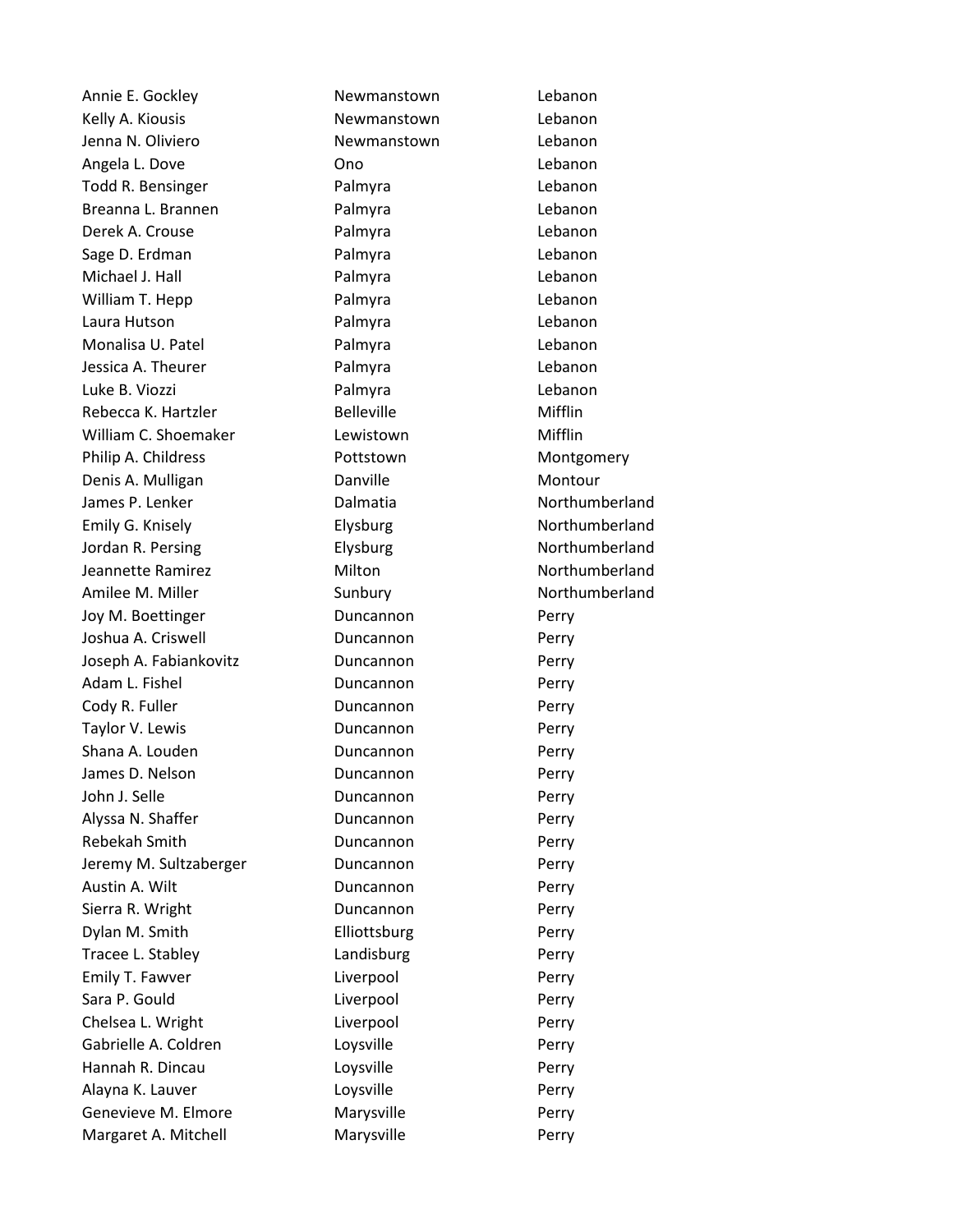Jacob M. Nagengast Marysville Marysville Casey Saltzburg **Marysville Marysville** Perry Sarah K. Snyder **Marysville** Perry Stephen A. Stouffer **Marysville** Marysville Perry Cole H. Taylor **Marysville** Perry Gwendolyn C. Anderson Millerstown Perry Rachel E. Beaver **Millerstown** Perry Hannah G. Bryner **Millerstown** Perry Stephanie A. Ferguson Millerstown Perry Adam R. Harrison **Millerstown** Perry Jenna M. Matter **Millerstown** Perry Michaelli C. Wise **Millerstown** Perry Nathan D. Edwards New Bloomfield Perry Cameron May **New Bloomfield** Perry Ashley R. McBride **New Bloomfield** Perry Emily A. Bohn Newport Perry Nicholas Cristoforo **Newport** Perry Janelle M. Frymoyer **Newport** Perry Drew S. Gross Newport Perry McLane W. Lydell Newport Perry Kristijo Melendez Newport Perry Haydyn L. OBrien Newport Newport Perry Creig Smith **Newport** Perry Michala Spigelmyer **Newport Newport** Perry Tasha M. Crone Shermans Dale Perry Kendra Reeder Shermans Dale Perry Seth A. Seely Shermans Dale Perry Tatiana A. Bowers Philadelphia Philadelphia Zhong D. Li Philadelphia Philadelphia Philadelphia Madison M. Wolfe **Pine Grove** Prove Schuylkill Lee J. Dreisigacker Tower City Schuylkill Laura S. Benack **Valley View** Schuylkill Jessica L. Wetzel **Beaver Springs** Snyder Abigail N. Batchelder Middleburg Middleburg Snyder Suzanne M. Ross Middleburg Middleburg Snyder Noah W. Mengle Mount Pleasant Mills Snyder Steven Carr **Port Trevorton** Snyder Elizabeth A. Carstetter **Port Trevorton** Snyder Angela K. Keefer Selinsgrove Selinsgrove Snyder Kali Kenton Selinsgrove Selinsgrove Snyder Paetyn Klinger Selinsgrove Selinsgrove Snyder Joey A. Kunkel Selinsgrove Selinsgrove Snyder Nicholas W. Fisher **Lewisburg Lewisburg** Union Keaton E. Zarr **Mifflinburg** Union Joseph A. Smith Millmont Millmont Union Laura E. Reich Winfield Union Andrew M. Bell **Airville** Airville **Airville** Mork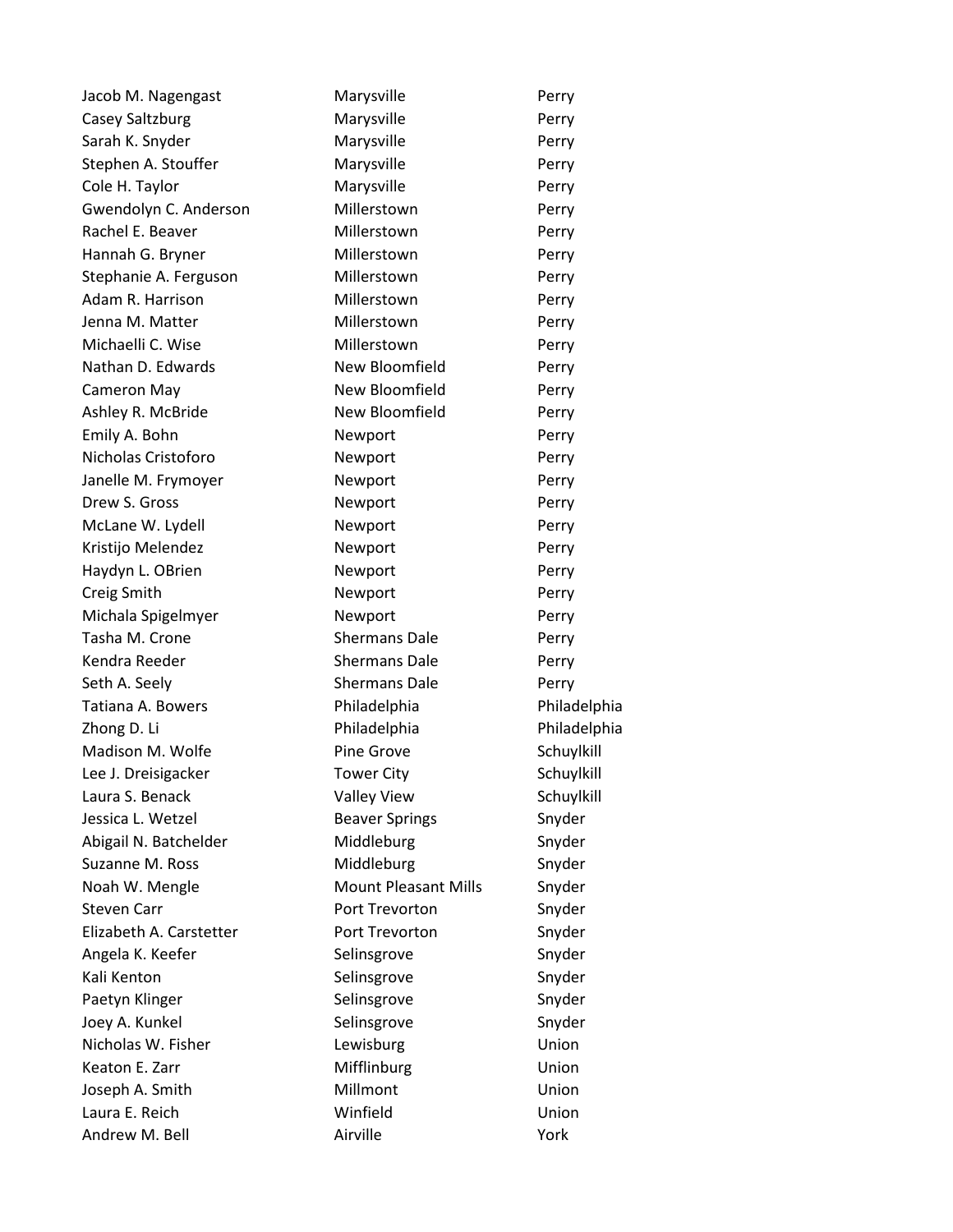| Joshua T. Shermeyer      | <b>Brogue</b>    | York |
|--------------------------|------------------|------|
| Christian Ashlin         | Dallastown       | York |
| Lauren A. Glace          | Dallastown       | York |
| Shanta M. Hake           | Dallastown       | York |
| Adam R. Leiphart         | Dallastown       | York |
| Jennifer E. Walsh        | Dallastown       | York |
| Rhiana F. Williams-Perez | Dallastown       | York |
| Jenny L. Boliew          | Dillsburg        | York |
| Kevin A. Brown           | Dillsburg        | York |
| Vaughn M. Calvo          | Dillsburg        | York |
| Seven Downey             | Dillsburg        | York |
| Miranda I. Eckenrode     | Dillsburg        | York |
| Mark P. Hally            | Dillsburg        | York |
| Richard J. Lavery        | Dillsburg        | York |
| Erin M. McKay            | Dillsburg        | York |
| Laura N. Pursell         | Dillsburg        | York |
| Jacob Reinaman           | Dillsburg        | York |
| Morgan E. Richard        | <b>Dillsburg</b> | York |
| Melanie I. Schmid        | Dillsburg        | York |
| Monica C. Strouse        | Dillsburg        | York |
| David M. Tristan         | Dillsburg        | York |
| Brandon T. Wagner        | Dillsburg        | York |
| Kara A. Watts            | Dillsburg        | York |
| Michaela B. Bell         | Dover            | York |
| Danielle L. Foeks        | Dover            | York |
| Brittany C. Geiselman    | Dover            | York |
| Thierry A. Gingrich      | Dover            | York |
| Aren L. Himes            | Dover            | York |
| Jennifer R. Ladd         | Dover            | York |
| Rachael A. Laughead      | Dover            | York |
| <b>Alexis Potts</b>      | Dover            | York |
| Timothy J. Smith         | Dover            | York |
| Andrew T. Young          | Dover            | York |
| Concetta M. Young        | Dover            | York |
| Jonah C. Walston         | Emigsville       | York |
| Zachary J. Appleby       | <b>Etters</b>    | York |
| Brittani C. Atkinson     | <b>Etters</b>    | York |
| Sean P. Boyle            | <b>Etters</b>    | York |
| Nathaniel R. Chambers    | <b>Etters</b>    | York |
| Alexandra L. Curtis      | <b>Etters</b>    | York |
| Ryan C. Dailey           | <b>Etters</b>    | York |
| Bailey A. Faesel         | <b>Etters</b>    | York |
| Taylor B. Harris         | <b>Etters</b>    | York |
| Marley E. Lamb           | <b>Etters</b>    | York |
| Harrison J. Mann         | <b>Etters</b>    | York |
| Johnathan T. Newcomer    | <b>Etters</b>    | York |
| Megan A. Stewart         | <b>Etters</b>    | York |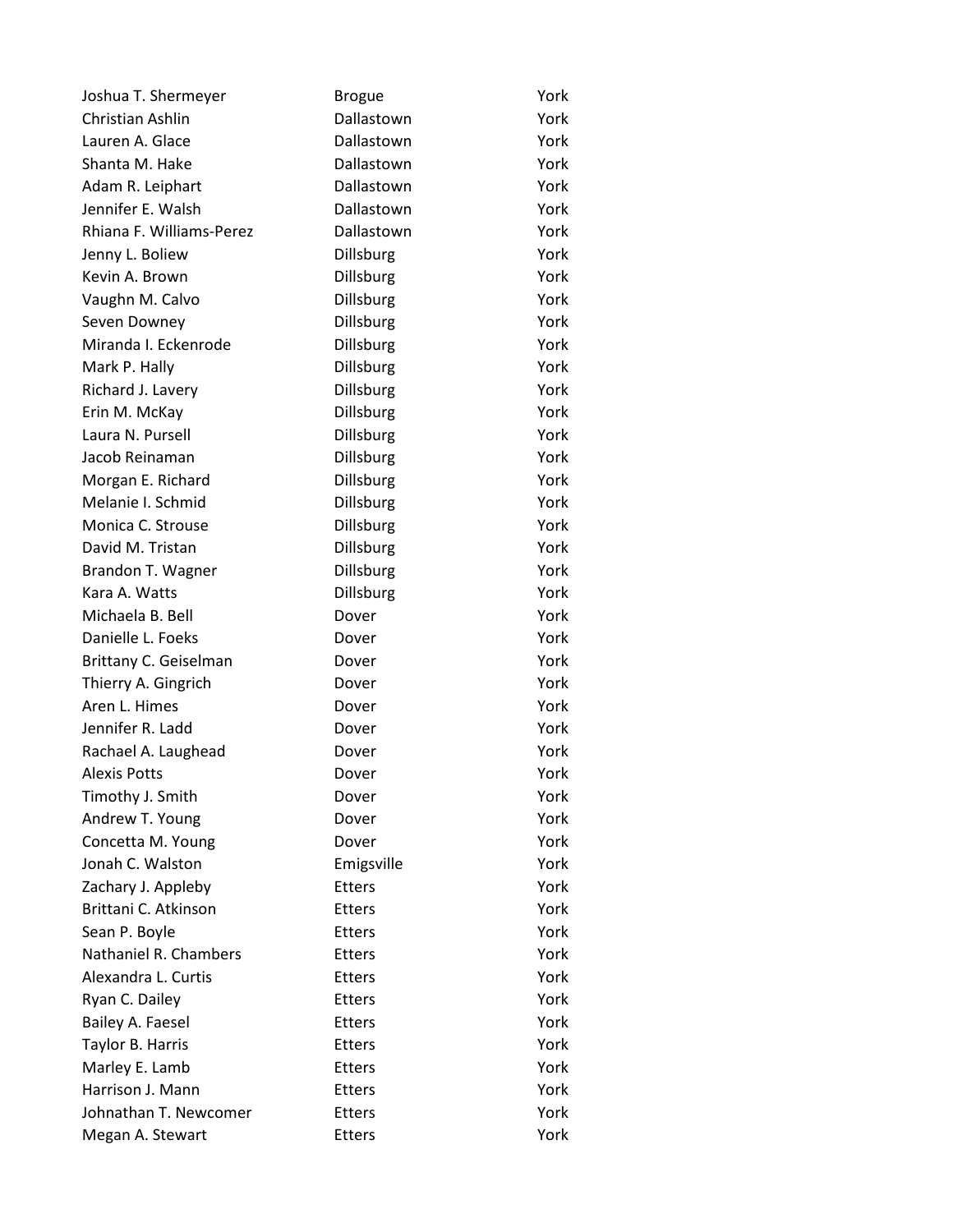| Taylor E. Stone           | <b>Etters</b>    | York |
|---------------------------|------------------|------|
| Tony M. Tran              | <b>Etters</b>    | York |
| Abigail R. Boudah         | Felton           | York |
| Kaylee N. Keech           | Felton           | York |
| James C. Tarbert          | Felton           | York |
| Douglas M. Watkins        | Felton           | York |
| Cheryl Bedgar             | <b>Glen Rock</b> | York |
| Kathleen F. Lochary-Quinn | <b>Glen Rock</b> | York |
| Megan A. Rogers           | <b>Glen Rock</b> | York |
| <b>Brooke Gotwalt</b>     | Glenville        | York |
| Victoria L. Lemmon        | Glenville        | York |
| Anthony Aguilar           | Hanover          | York |
| Angela C. Almony          | Hanover          | York |
| Cassidy M. Altland        | Hanover          | York |
| Maxwell E. Bankert        | Hanover          | York |
| Jacob Biondo              | Hanover          | York |
| Aysia I. Black            | Hanover          | York |
| Rebecca Bollinger         | Hanover          | York |
| <b>Teza Brashears</b>     | Hanover          | York |
| Vincenzo R. Carannante    | Hanover          | York |
| Kathryn A. Chiaverini     | Hanover          | York |
| Abigail M. Crawford       | Hanover          | York |
| Che' N. DeFord            | Hanover          | York |
| Amber Fullwood            | Hanover          | York |
| Rachel M. Goodloe         | Hanover          | York |
| Emily S. Guistwite        | Hanover          | York |
| Kinsey A. Hake            | Hanover          | York |
| Elijah J. Hale            | Hanover          | York |
| James Hamilton            | Hanover          | York |
| Jared M. Helwig           | Hanover          | York |
| Jahir A. Hernandez        | Hanover          | York |
| Morganne G. Holtzman      | Hanover          | York |
| Chad A. Koontz            | Hanover          | York |
| Eric Krzyzaniak           | Hanover          | York |
| Krystal R. Kurtz          | Hanover          | York |
| Amber L. Lippy            | Hanover          | York |
| Kaileb J. Little          | Hanover          | York |
| Elaina Long               | Hanover          | York |
| Priscilla Mendoza         | Hanover          | York |
| Louis A. Montecalvo       | Hanover          | York |
| Lindsay J. Morela         | Hanover          | York |
| Jennifer M. Muser         | Hanover          | York |
| Jack D. Nunn              | Hanover          | York |
| Jessica R. Papas          | Hanover          | York |
| Ilona V. Penner           | Hanover          | York |
| Elizabeth R. Perry        | Hanover          | York |
| Julia M. Richter          | Hanover          | York |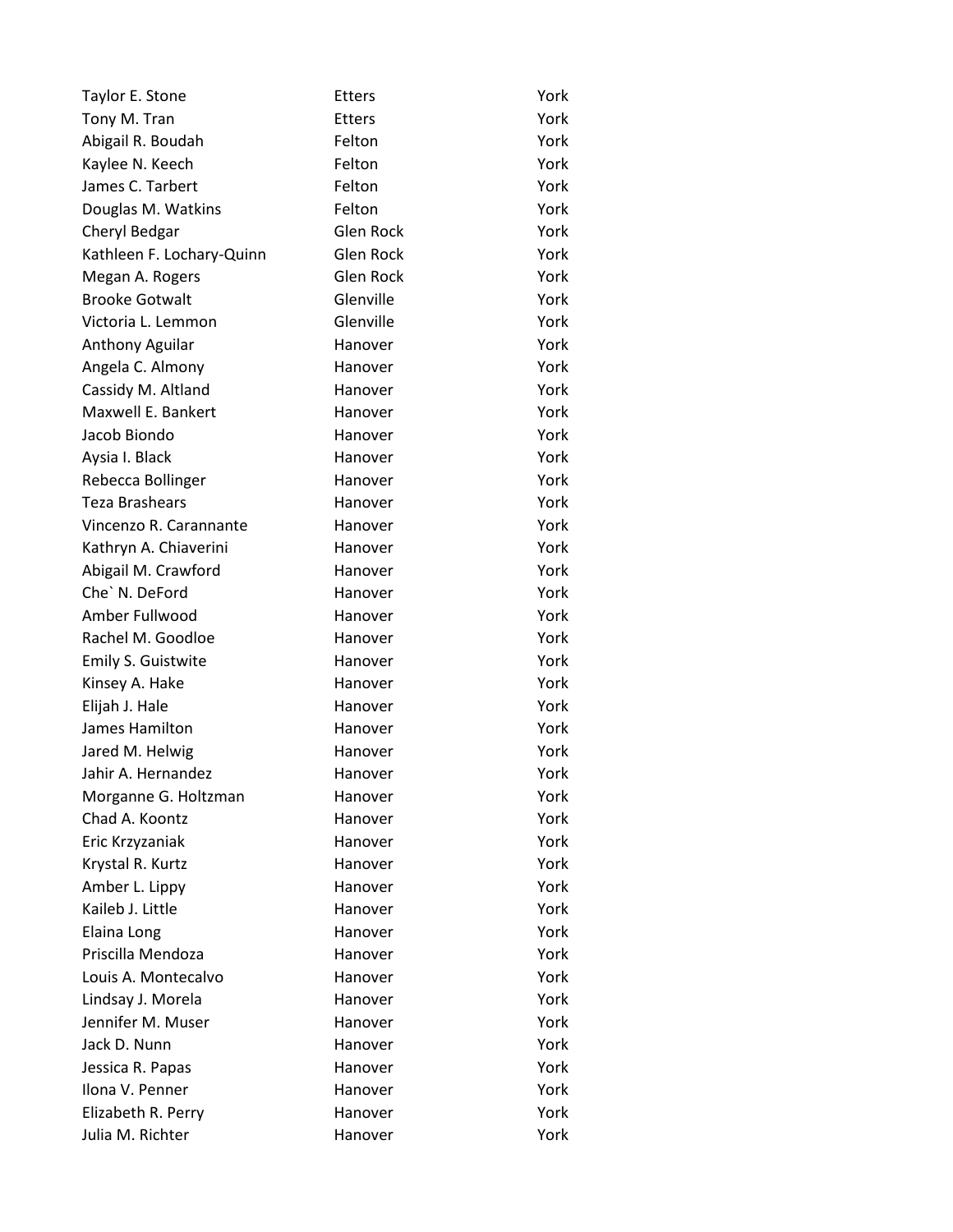| Marisa L. Riebling          | Hanover    | York |
|-----------------------------|------------|------|
| Kevin M. Roberts            | Hanover    | York |
| <b>Indira Rucic</b>         | Hanover    | York |
| Andrew S. Ruth              | Hanover    | York |
| <b>Tori Sager</b>           | Hanover    | York |
| Alyson P. Schroeder         | Hanover    | York |
| Kelby Schwender             | Hanover    | York |
| Desiree E. Serio            | Hanover    | York |
| Brandon R. Shaffer          | Hanover    | York |
| Emily C. Small              | Hanover    | York |
| Lydia J. Small              | Hanover    | York |
| <b>Tobias M. Talamantes</b> | Hanover    | York |
| Nathan M. Tasker            | Hanover    | York |
| Shane Tharp                 | Hanover    | York |
| Shaina L. Walker            | Hanover    | York |
| Ashlee E. Wallace           | Hanover    | York |
| Rebecca Wallen              | Hanover    | York |
| Jason F. Wentz              | Hanover    | York |
| Hailey L. Wildasin          | Hanover    | York |
| Shania N. Womer             | Hanover    | York |
| Lisa R. Wysocki             | Hanover    | York |
| Bethany A. Zinn             | Hanover    | York |
| Dakota L. Blymire           | Hellam     | York |
| Sarah A. Krug               | Hellam     | York |
| Madeline M. Thompson        | Hellam     | York |
| Logan G. Acri               | Lewisberry | York |
| Danielle F. Brumbaugh       | Lewisberry | York |
| Clinton L. Danner           | Lewisberry | York |
| Mackenzi C. Gay             | Lewisberry | York |
| Cody W. Iddings             | Lewisberry | York |
| Rachel E. Lippy             | Lewisberry | York |
| Max I. McAllister           | Lewisberry | York |
| Cassidy R. Moyer            | Lewisberry | York |
| Jackie L. Selack            | Lewisberry | York |
| Joshua M. Shatto            | Lewisberry | York |
| Allison E. Shoop            | Lewisberry | York |
| Stacia M. Stough            | Lewisberry | York |
| Shianna D. Thompson         | Lewisberry | York |
| Jessica M. Waller           | Lewisberry | York |
| Jared A. Wilson             | Lewisberry | York |
| Katlyn E. Breen             | Manchester | York |
| <b>Blake T. Harvey</b>      | Manchester | York |
| Kyrstin E. Hoff             | Manchester | York |
| Dakota J. Martinez          | Manchester | York |
| Steven D. Waltersdorff      | Manchester | York |
| Sabastian B. Keister        | Mount Wolf | York |
| Hannah S. McCowan           | Mount Wolf | York |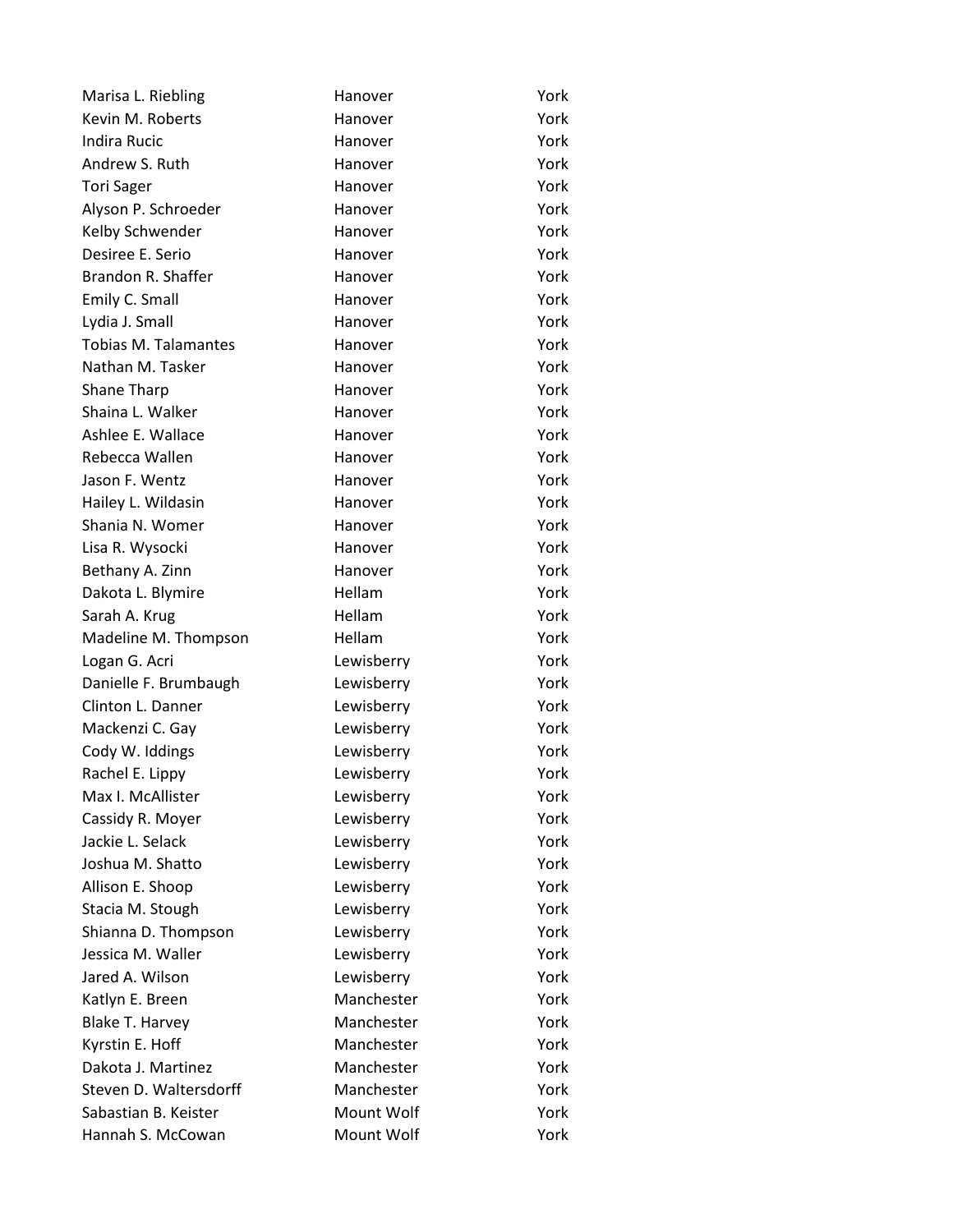| Karly A. Mohr          | Mount Wolf          | York |
|------------------------|---------------------|------|
| Lindsey M. Alwine      | New Freedom         | York |
| Allison B. Bair        | New Freedom         | York |
| Jaclyn M. Ditt         | New Freedom         | York |
| Victoria H. Rassa      | New Freedom         | York |
| Amelia A. McKnight     | New Park            | York |
| James J. Baker         | <b>Red Lion</b>     | York |
| Tanner S. Brady        | Red Lion            | York |
| Heather Caraway        | <b>Red Lion</b>     | York |
| Rachel M. Clark        | Red Lion            | York |
| Megan C. Emge-Barnhart | <b>Red Lion</b>     | York |
| Bethany A. Epperson    | <b>Red Lion</b>     | York |
| Bryanna L. Farley      | <b>Red Lion</b>     | York |
| Corey A. Hoffman       | <b>Red Lion</b>     | York |
| Chad P. Inners         | Red Lion            | York |
| Samuel Jefferis        | <b>Red Lion</b>     | York |
| Heather A. McKinley    | <b>Red Lion</b>     | York |
| Taylor M. Moyer        | <b>Red Lion</b>     | York |
| Jonathon D. Sockwell   | <b>Red Lion</b>     | York |
| Tucker J. Stokes       | Red Lion            | York |
| <b>Ruzhou Tang</b>     | <b>Red Lion</b>     | York |
| David K. Weaver        | <b>Red Lion</b>     | York |
| Jessica A. Kottmyer    | Seven Valleys       | York |
| Kristi J. Rauhauser    | Seven Valleys       | York |
| Dana A. Blevins        | Shrewsbury          | York |
| Nicole L. Glatfelter   | Shrewsbury          | York |
| Sai Vaishnavi Kandala  | Shrewsbury          | York |
| <b>Vikas Patel</b>     | Shrewsbury          | York |
| Nathan A. Sergent      | Shrewsbury          | York |
| Maria G. Tartaglia     | Shrewsbury          | York |
| John E. Whitesell      | Shrewsbury          | York |
| Mary J. Altland        | <b>Spring Grove</b> | York |
| Angela M. Casseday     | <b>Spring Grove</b> | York |
| Amber J. Routson       | <b>Spring Grove</b> | York |
| Kelsey L. Ruhlman      | <b>Spring Grove</b> | York |
| Kellye E. Shue         | <b>Spring Grove</b> | York |
| Shawn M. Stiles        | <b>Spring Grove</b> | York |
| Hailey G. Villa        | <b>Spring Grove</b> | York |
| Courtney R. Eldridge   | Stewartstown        | York |
| Grace L. Lichtenberg   | Stewartstown        | York |
| Heatherlyn R. McGoff   | Stewartstown        | York |
| Jaime L. Nash          | Stewartstown        | York |
| Joshua R. Rager        | Stewartstown        | York |
| Lance A. Schopf        | Stewartstown        | York |
| Emma C. Blottenberger  | Thomasville         | York |
| Jayme L. Hoover        | Thomasville         | York |
| Olusegun A. Ogunleye   | Thomasville         | York |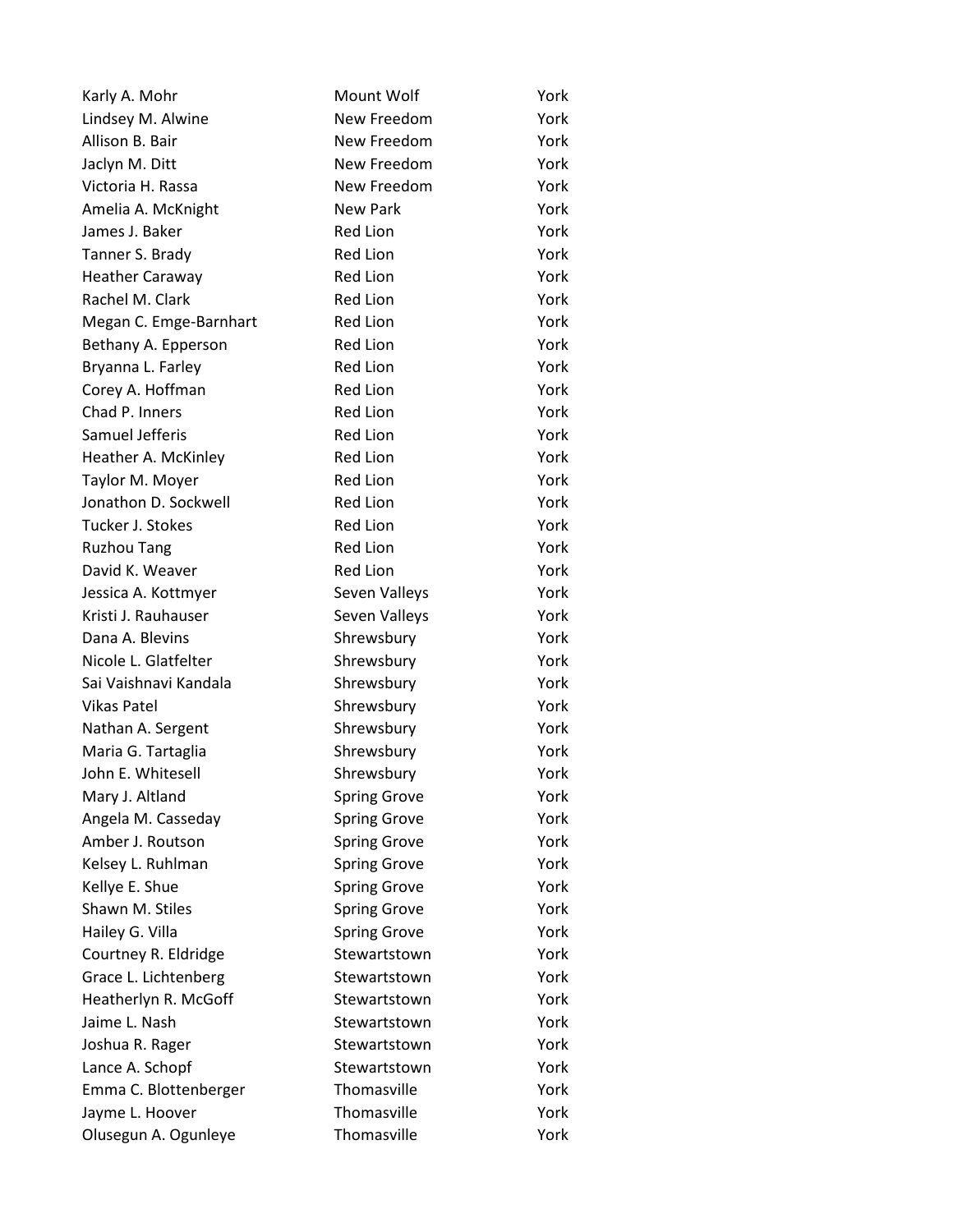| Skylar M. Beard         | Wellsville   | York |
|-------------------------|--------------|------|
| Breanne W. Munday       | Wellsville   | York |
| John H. Angelilli       | Windsor      | York |
| Alexander Clute         | Wrightsville | York |
| Alex J. Cooley          | Wrightsville | York |
| Noah Hardesty           | Wrightsville | York |
| Jessica M. Montgomery   | Wrightsville | York |
| Amanda N. Schweers      | Wrightsville | York |
| Leah R. Shevelew        | Wrightsville | York |
| Racheal L. Smuck        | Wrightsville | York |
| Katlyn J. Adams         | York         | York |
| Ricky A. Anders         | York         | York |
| Adam C. Bardo           | York         | York |
| Adele N. Bartha         | York         | York |
| Laveta D. Blackwill     | York         | York |
| Tanner D. Bowman        | York         | York |
| Brady L. Boyd           | York         | York |
| Sonali J. Chapadia      | York         | York |
| Woon Joung Choi         | York         | York |
| Ronald J. Cline         | York         | York |
| Jordan F. Crone         | York         | York |
| Cortni N. Darling       | York         | York |
| John S. Davidson        | York         | York |
| Jessica DeArmas         | York         | York |
| <b>Brittany Densel</b>  | York         | York |
| Eliah M. DeSeta         | York         | York |
| Olivia M. Downs         | York         | York |
| Jemiah P. Duke          | York         | York |
| Lindsay D. Eyler        | York         | York |
| Justin M. Fantom        | York         | York |
| Daniel A. Felix         | York         | York |
| Jordan N. Fenton        | York         | York |
| Scott R. Firestone      | York         | York |
| Noah E. Fox             | York         | York |
| Patrick L. Gallagher    | York         | York |
| Rachel Gibson           | York         | York |
| Jayla Godfrey           | York         | York |
| Dakota Z. Gotwalt       | York         | York |
| Jessica E. Gotwalt      | York         | York |
| Forrest L. Green        | York         | York |
| <b>Trevor L. Grimes</b> | York         | York |
| Patrick H. Gross        | York         | York |
| Mindy S. Gruzin         | York         | York |
| Katie A. Haldeman       | York         | York |
| Fatma Hassan            | York         | York |
| Christopher E. Hauff    | York         | York |
| Keara N. Higgins        | York         | York |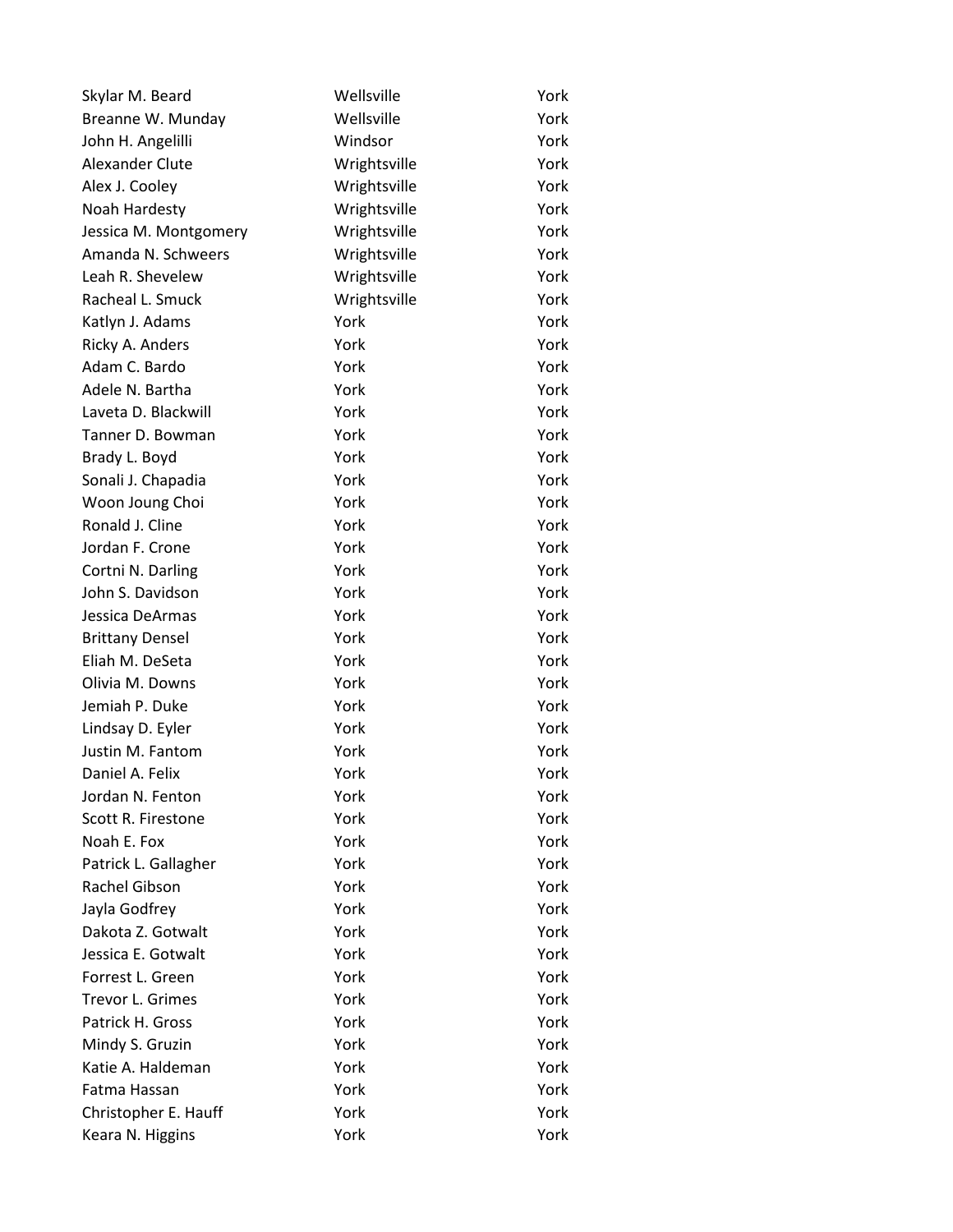| Monique N. Holmes               | York | York |
|---------------------------------|------|------|
| Mandy D. Holtzapple             | York | York |
| Stacey A. Hoskins-Folk          | York | York |
| Emma L. Hull                    | York | York |
| Kelli L. Jamieson               | York | York |
| Tyler S. Ket                    | York | York |
| Travis J. Knox                  | York | York |
| Joni R. Koehler                 | York | York |
| Breana M. Kresslein             | York | York |
| Cassady Krinock                 | York | York |
| Dylan Landes                    | York | York |
| Shantelle S. Lewis              | York | York |
| Marisa A. Lucier                | York | York |
| Dana Lutz                       | York | York |
| Brittany L. Mancha              | York | York |
| <b>Elvis Martinez</b>           | York | York |
| <b>Estefania Martinez Dimas</b> | York | York |
| Steven A. Mccormick             | York | York |
| Liam F. Mclarney                | York | York |
| Daniel K. McNally               | York | York |
| Michael G. Melhorn              | York | York |
| Kirsten Milunic                 | York | York |
| Keena N. Minifield              | York | York |
| Kelli L. Mitchell               | York | York |
| Deborah A. Moak                 | York | York |
| Noura M. Mohamed                | York | York |
| Sara M. Mohamed                 | York | York |
| Monica A. Mort                  | York | York |
| Kaitlin J. Mueller              | York | York |
| Shermeen A. Muhammad            | York | York |
| Maisie R. Mummert               | York | York |
| Adrianna B. Murphy              | York | York |
| Ngoc Han T. Nguyen              | York | York |
| Giuliano Oliveira Lima          | York | York |
| Miguel A. Perez                 | York | York |
| Amanda J. Peters                | York | York |
| Benjamin J. Peters              | York | York |
| Jaron D. Picking                | York | York |
| Alexsandria Polanco-Martinez    | York | York |
| Julianna I. Price               | York | York |
| Ryan M. Randolph                | York | York |
| Peta Gaye D. Redwood            | York | York |
| Matthew K. Ribera               | York | York |
| Peter J. Robinson               | York | York |
| Samantha N. Roblyer             | York | York |
| Joshua P. Rosenberger           | York | York |
| Maria Camila Ruiz Rojas         | York | York |